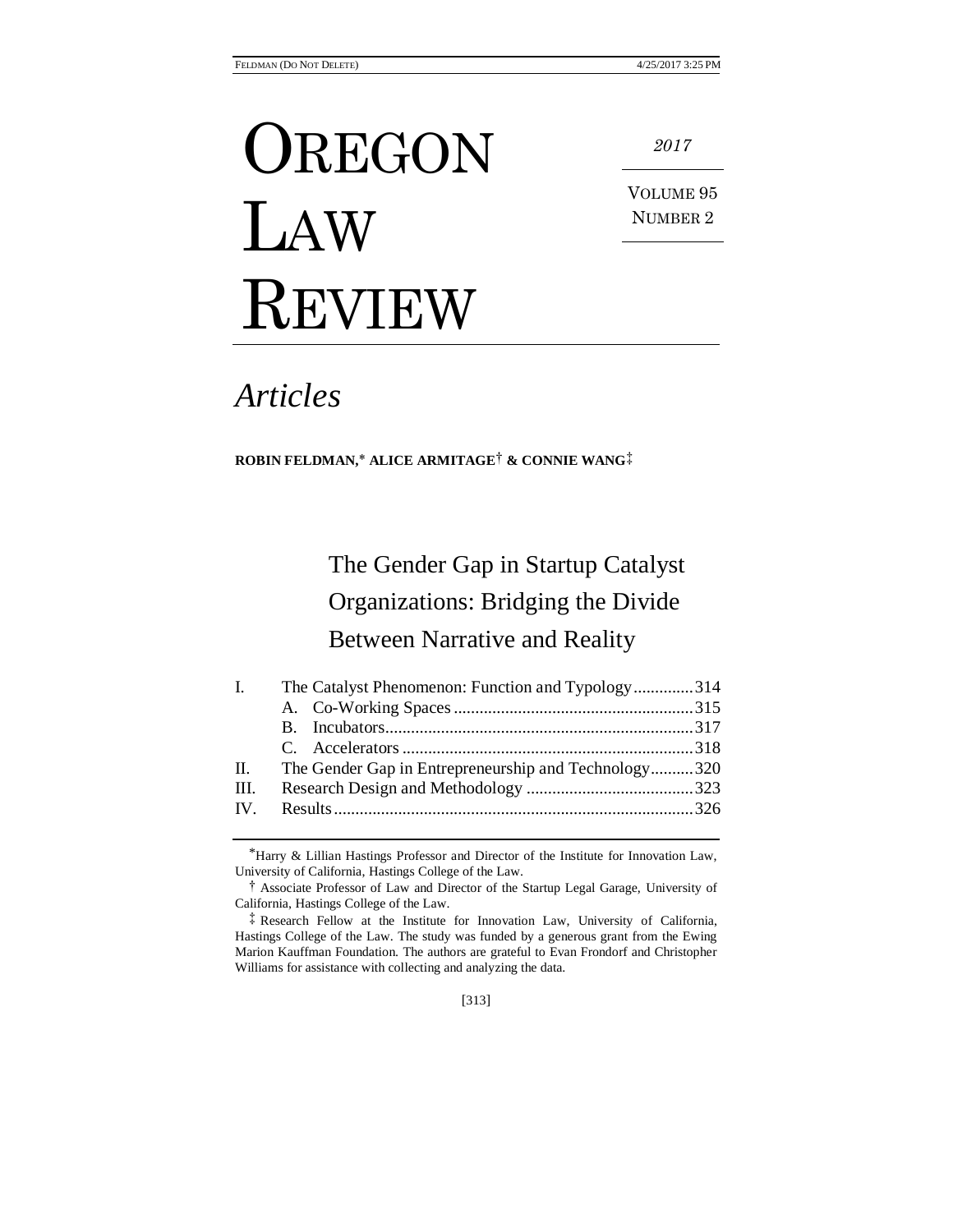The startup industry has matured rapidly over the past decade, becoming a subject of substantial interest to the business **L** becoming a subject of substantial interest to the business community, academics, and the general public alike. Yet, the organizations that have sprouted up around the startup industry dedicated to supporting the growth of fledgling ventures—have received less attention. Divided roughly into the three categories: coworking spaces, incubators, and accelerators. These support organizations all aim to "catalyze" the success of new startups. Thus, the authors have coined the term "Catalyst" to refer to them collectively. The present study used a qualitative interview method to obtain a more comprehensive picture of how Catalysts have impacted the entrepreneurial ecosystem. In particular, the study found a discrepancy between the narrative propagated by Catalyst personnel and the actual data when it came to the issue of gender. While respondents described a collaborative, open environment cultivated by Catalysts that should be particularly advantageous to women, the study found that the stark gender disparity observed in the startup and technology realms in general was maintained in the Catalyst microcosm. The authors speculate as to possible reasons behind this disconnect between narrative and reality, and suggest policy approaches for alleviating the gender gap in the Catalyst participant population.

#### THE CATALYST PHENOMENON: FUNCTION AND TYPOLOGY

Over the past decade, the success of companies like Facebook and Airbnb, accompanied by the birth of innovation hubs such as Silicon Valley, has dramatically increased the appeal of starting one's own business venture. The Global Entrepreneurship Monitor (GEM), an annual study sponsored by Babson College and Baruch College, found that in 2014, a record high of 27 million working-age Americans, or nearly fourteen percent of the population, started or were running new businesses.<sup>1</sup> Though there was a slight abeyance of startup activity in the aftermath of the Great Recession in the late

<sup>1</sup> DONNA J. KELLEY ET AL., 2014 UNITED STATES REPORT: GLOBAL ENTREPRENEURSHIP MONITOR 7 (2014), http://www.babson.edu/Academics/centers /blank-center/global-research/gem/Documents/GEM%20USA%202014.pdf.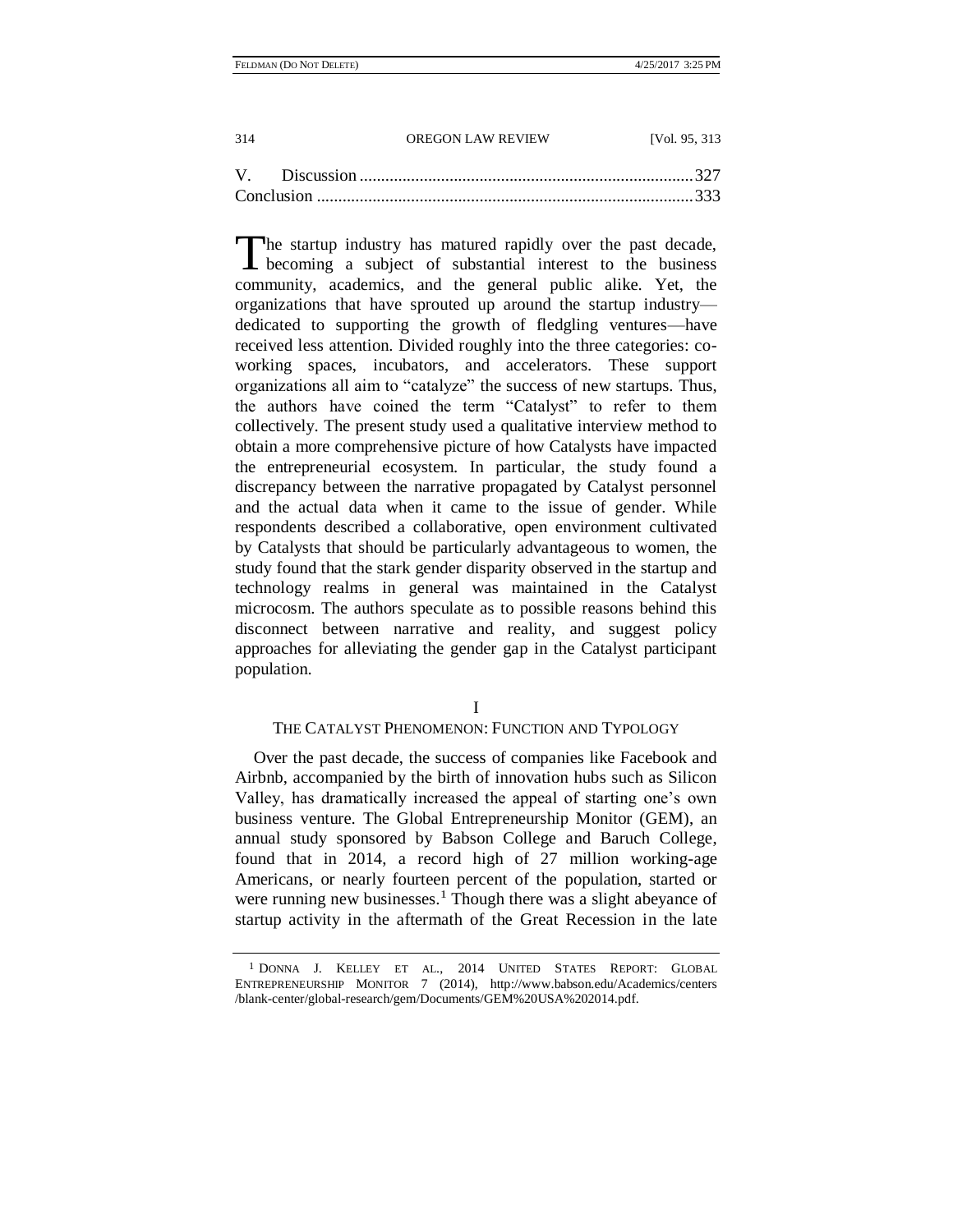2000s, the industry has undergone a revitalization in recent years.<sup>2</sup> For example, in 2015, the Kauffman Startup Activity Index—an indicator of new business creation in the United States—experienced its largest year-over-year increase in two decades.<sup>3</sup>

<span id="page-2-0"></span>Accompanying this rapid expansion of startup activity has been the birth of a new service market, designed to facilitate the success of fledgling entrepreneurial ventures. Such organizations capitalize on the hypercompetitive nature of the startup world by offering an extensive set of resources to startups—ranging from physical working space to a legion of experienced, readily-available mentors, to free services. Traditionally, the literature distinguishes between three broad categories of startup support organizations: co-working spaces, incubators, and accelerators. These three models differ in the scope of services offered, as well as their overarching philosophy toward supporting participant startups. Generally, however, they all aim to stimulate the growth of startups and "catalyze" their success. As such, throughout this paper, these organizations will be referred to collectively as "Catalysts." In addition, although the terms coworking space, incubator, and accelerator are often used interchangeably in the general discourse on startups, a body of literature has taken shape which aims to more clearly distinguish between the three terms. Thus, definitions for each of these three types of Catalysts are set forth below.

## *A. Co-Working Spaces*

Co-working spaces are organizations that host companies and freelance contract workers on a paid rental basis, while providing common business services such as reception, mail handling, and printing.<sup>4</sup> This business model is often referred to as "real estate play" or "hot-desking."<sup>5</sup> One can conceptualize a co-working space as an

<sup>2</sup> ROBERT W. FAIRLIE ET AL., THE KAUFFMAN INDEX: STARTUP ACTIVITY 9 (2015), http://www.kauffman.org/~/media/kauffman\_org/research%20reports%20and%20covers/2 015/05/kauffman\_index\_startup\_activity\_national\_trends\_2015.pdf.

<sup>3</sup> *Id.*

<sup>4</sup> For the purpose of this Article, the authors use this term to refer only to spaces designated for entrepreneurs and startups, as opposed to those used by professionals in other industries.

<sup>5</sup> *See* Meg Graham, *WeWork Bringing its Model of Larger Coworking Spaces to Chicago*, CHI. TRIB. (Apr. 27, 2015), http://www.chicagotribune.com/bluesky/originals /chi-wework-chicago-coworking-bsi-20150424-story.html (discussing the co-working space company, WeWork, and their prescience in recognizing large-scale co-working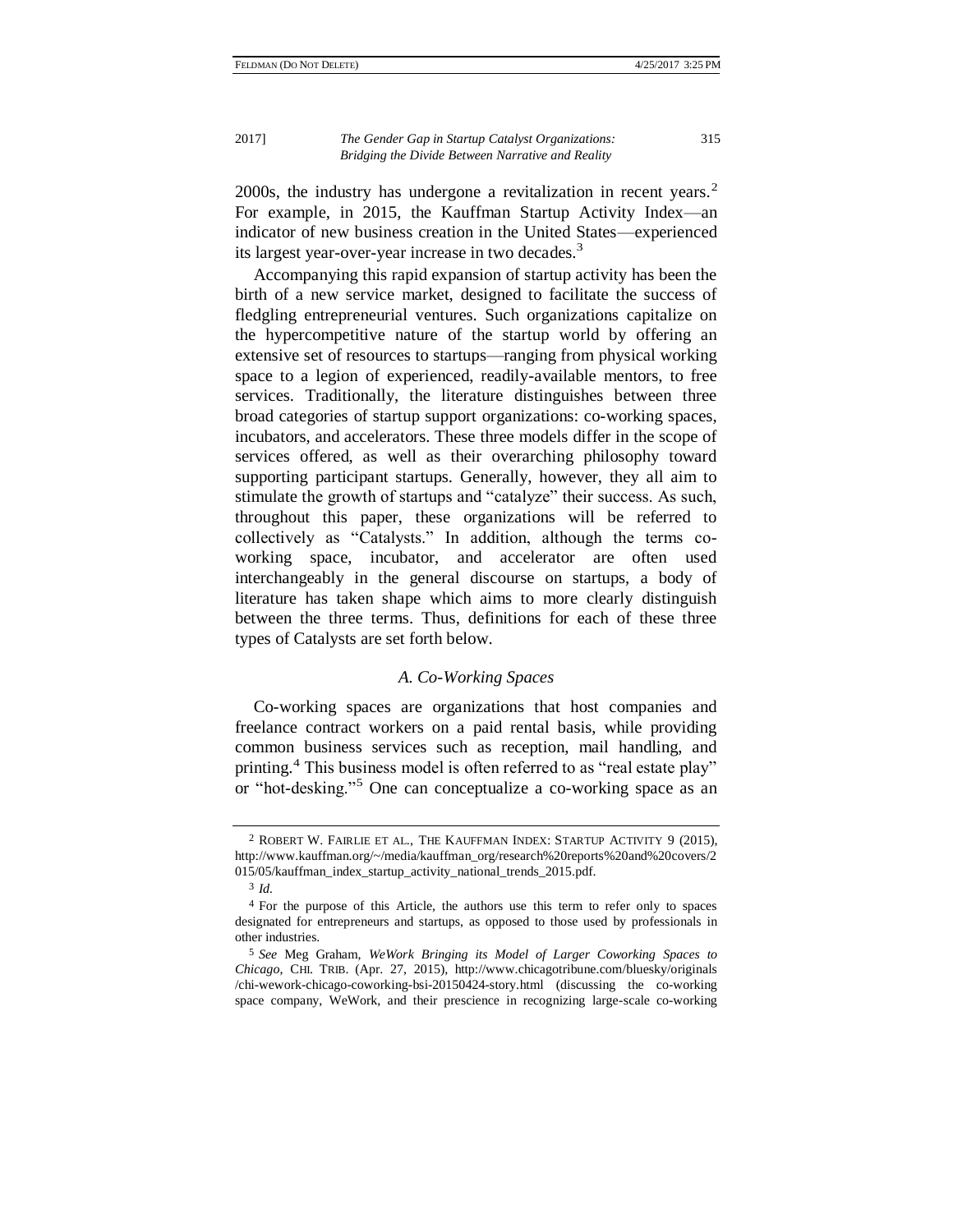intermediary between the highly-integrated, somewhat regimented workplace of a traditional company and the independent, often isolated life of a freelancer or early entrepreneur.<sup>6</sup> A qualitative study of hundreds of co-working space participants found that interviewees valued such spaces for providing a communal feel, while allowing them to come-and-go at will and generally maintain their job autonomy.<sup>7</sup>

By virtue of their passive approach to catalyzing startup ventures, co-working spaces can be considered the most rudimentary, no-frills form of Catalyst. Though they lack the organized structure and extensive educational offerings of incubators and accelerators, coworking spaces provide the basic physical infrastructure necessary to run a business, as well as opportunities for organic network formation. Startups in their earliest stages often have neither the need for nor the capital necessary to rent out a conventional office. Coworking spaces provide access to all the features of a conventional office at a much more affordable price. In addition, they generally offer daily or monthly rates, which allow dynamic startups to escape long, binding rental contracts.<sup>8</sup> Moreover, co-working spaces give startup founders the opportunity to be surrounded by like-minded individuals and teams, building up a valuable network of fellow entrepreneurs who can serve informally as sources of advice or tangible resources. Finally, one should not underestimate the human factor—that is, the psychological benefit of companionship—in the appeal of co-working spaces. A study of co-working spaces with over 600 participants found that eighty-five percent of respondents believed they were more motivated working in a co-working space,

spaces as a real estate play); Nadia Arain, *Ups and Downs: Hot-desking v. Co-working*, VIRGIN, https://www.virgin.com/entrepreneur/ups-and-downs-hot-desking-v-co-working (last visited Mar. 15, 2017) (describing the phenomenon of hot-desking, whereby workers share communal computers and work spaces, as a "close cousin" of co-working spaces); Kirstie Chadwick, *The Business Incubator Renaissance is Now*, LINKEDIN (Jan. 2, 2016), https://www.linkedin.com/pulse/business-incubator-renaissance-now-kirstie-chadwick ?forceNoSplash=true (noting that in some cases, co-working spaces were developed purely

as a means of real-estate play).

<sup>6</sup> *See* Alessandro Gandini, *The Rise of Coworking Spaces: A Literature Review*, 15 EPHEMERA 193, 195 (2015).

<sup>7</sup> Gretchen Spreitzer et al., *Why People Thrive in Coworking Spaces*, HARV. BUS. REV. (Sept. 2015), https://hbr.org/2015/05/why-people-thrive-in-coworking-spaces.

<sup>8</sup> Carsten Foertsch, *Why Coworkers Like Their Coworking Spaces*, DESKMAG (Dec. 29, 2010), http://www.deskmag.com/en/why-coworkers-like-their-coworking-spaces-162.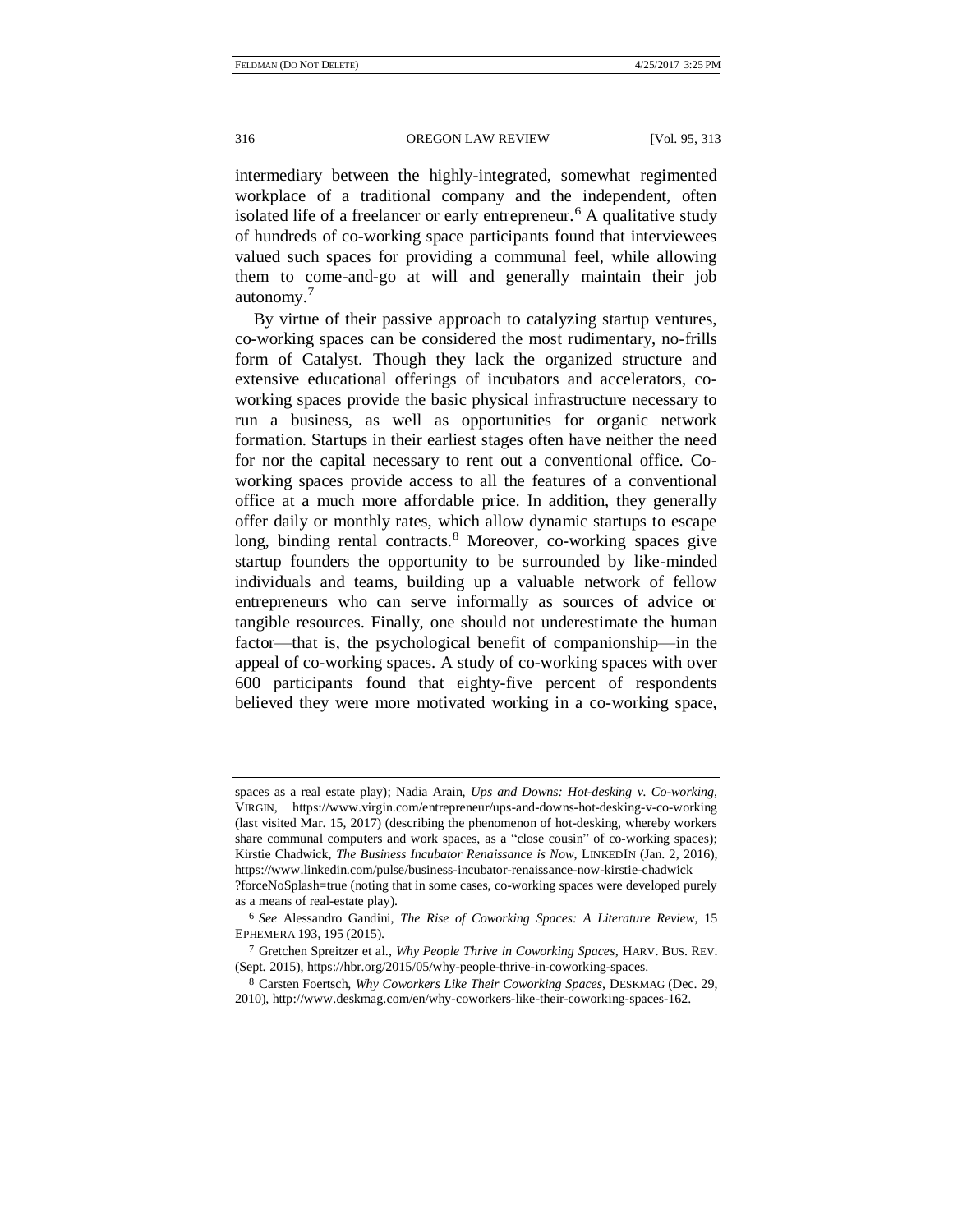and eighty-eight percent believed they had better interactions with other people after moving into a co-working space.<sup>9</sup>

#### *B. Incubators*

Incubators represent the next level of sophistication. Like coworking spaces, incubators provide physical infrastructure and basic office services, but, in addition, offer a more comprehensive array of mentorship and networking opportunities. Incubators also offer ready access to professionals like lawyers and financial experts.<sup>10</sup> The concept of a business incubator dates back to the mid-twentieth century, and contemporary incubators exist for a range of different industries.<sup>11</sup> Technology incubation represents a more recent variant, focusing specifically on the development of technology-oriented entrepreneurs.<sup>12</sup> According to the National Business Incubation Association (NBIA), approximately thirty-seven percent of incubators in North America focus on technology businesses.<sup>13</sup>

One criticism of incubators is that they encourage startups to develop in such a way that they become dependent on the resources provided by the incubator, and, thus, are unable to thrive in any other setting. This stands in contrast to accelerators, which are dedicated to preparing startups for optimal performance in the market, and, thus, are purposefully designed so as not to become long-term resting places for their ventures.<sup>14</sup> There is a widespread perception that while incubators merely "shelter" vulnerable businesses—protecting them from the harsh, external reality of the market—accelerators are designed to speed up market interactions, teasing out the "winners"

<sup>9</sup> *Id.*

<sup>10</sup> *See* Diane A. Isabelle, *Key Factors Affecting a Technology Entrepreneur's Choice of Incubator or Accelerator*, 2013 TECH. INNOVATION MGMT. REV. 16, 17.

<sup>11</sup> *The History of Business Incubation*, NAT'L. BUS. INCUBATION ASS'N, http://www2.nbia.org/resource\_library/history/index.php (last visited Mar. 15, 2017) (noting that the Batavia Industrial Center, opened in Batavia, New York in 1959, is widely considered to have been the first business incubator in the United States, with rapid growth of the industry throughout the 1980s).

<sup>12</sup> *See* Isabelle, *supra* note 10, at 16.

<sup>13</sup> *Business Incubation FAQs*, NAT'L BUS. INCUBATION ASS'N, http://www2.nbia.org /resource\_library/faq/ (last visited Mar. 17, 2017).

<sup>14</sup> *See* Susan G. Cohen & Yael V. Hochberg, *Accelerating Startups: The Seed Accelerator Phenomenon* 9–10 (2014), http://papers.ssrn.com/sol3/papers.cfm?abstract\_id  $=2418000.$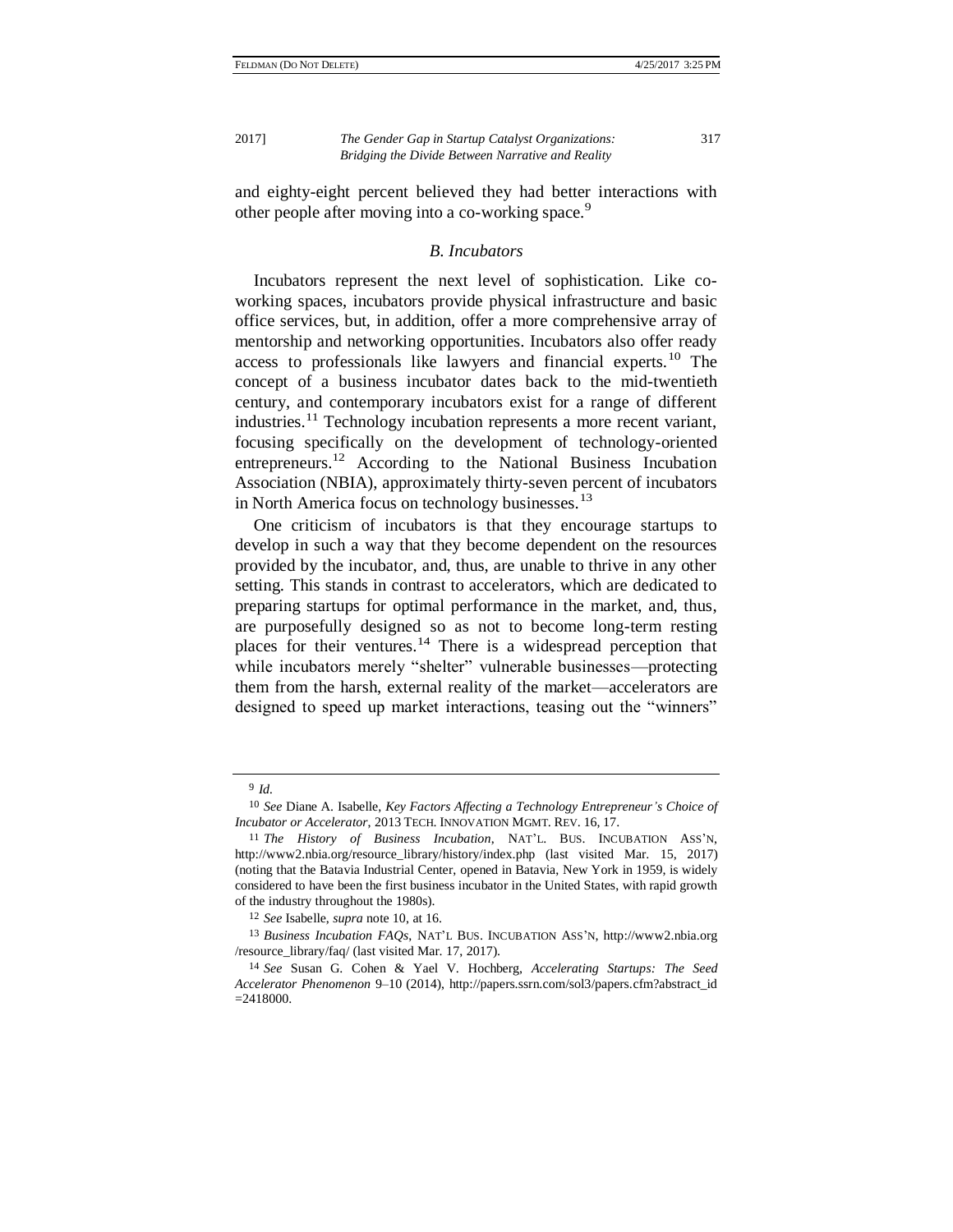from the "losers" more quickly.<sup>15</sup> As a result, the term "incubator" is sometimes considered a euphemism for company "life support," or, in other words, a means of keeping failing companies alive longer than they should be.<sup>16</sup> Meanwhile, accelerators are conceptualized as a means to add value to high-potential startups that most likely would have survived on their own but are able to realize greater or more rapid success with the help of an accelerator. $^{17}$ 

### *C. Accelerators*

The accelerator trend originated with the high-profile success of Y Combinator, a Silicon Valley-based Catalyst program founded by Paul Graham in 2005.<sup>18</sup> Y Combinator counts among its graduates some of the most well-known companies in the startup world, with claims to multibillion-dollar valuations. Prime examples include Airbnb, Dropbox, and Reddit.<sup>19</sup> As the name would imply, accelerators are characterized by a narrower, more explicit focus on actively "accelerating" the development of new startups, in contrast to either co-working spaces or incubators.

An accelerator can be defined as a "fixed-term, cohort-based program, including mentorship and educational components, that culminates in a public pitch event or demo day. $120$  The network gained through enrollment in an accelerator program is one of its primary advantages. Once in an accelerator program, one meets venture capitalists, angel investors, corporate executives, and various successful entrepreneurs, many of whom are alumni of the program. $21$ 

<sup>15</sup> *See id.*; *see also* Andy Wu, *Do Startup Accelerators Deliver Value? The Economics of Creating Companies (Part 1 of 2)*, MIT ENTREPRENEURSHIP REV. (Aug. 14, 2011), http://miter-dev.mit.edu/article/do-startup-accelerators-deliver-value-economics-creatingcompanies-part-1-2 (discussing how accelerators emphasize "preparing startups for the real world" and "explosive growth upon exit").

<sup>16</sup> *See* PAUL MILLER & KIRSTEN BOUND, THE STARTUP FACTORIES: THE RISE OF ACCELERATOR PROGRAMMES TO SUPPORT NEW TECHNOLOGY VENTURES (2011), http://www.eban.org/wp-content/uploads/2014/09/14.-StartupFactories-The-Rise-of-Accel erator-Programmes.pdf.

<sup>17</sup> *See* Cohen & Hochberg, *supra* note 14, at 10.

<sup>18</sup> *See* MILLER & BOUND, *supra* note 16, at 14.

<sup>19</sup> Angus Loten, *Tech Startups Benefit from Accelerator Boom,* WALL ST. J. (June 4, 2014), http://www.wsj.com/articles/tech-startups-benefit-from-accelerator-boom-1401906 256.

<sup>20</sup> Cohen & Hochberg, *supra* note 14, at 4.

<sup>21</sup> *Id.* at 4, 12 (noting that some accelerators provide participants with up to seventyfive meetings with different mentors just within the first month, creating numerous and frequent networking opportunities).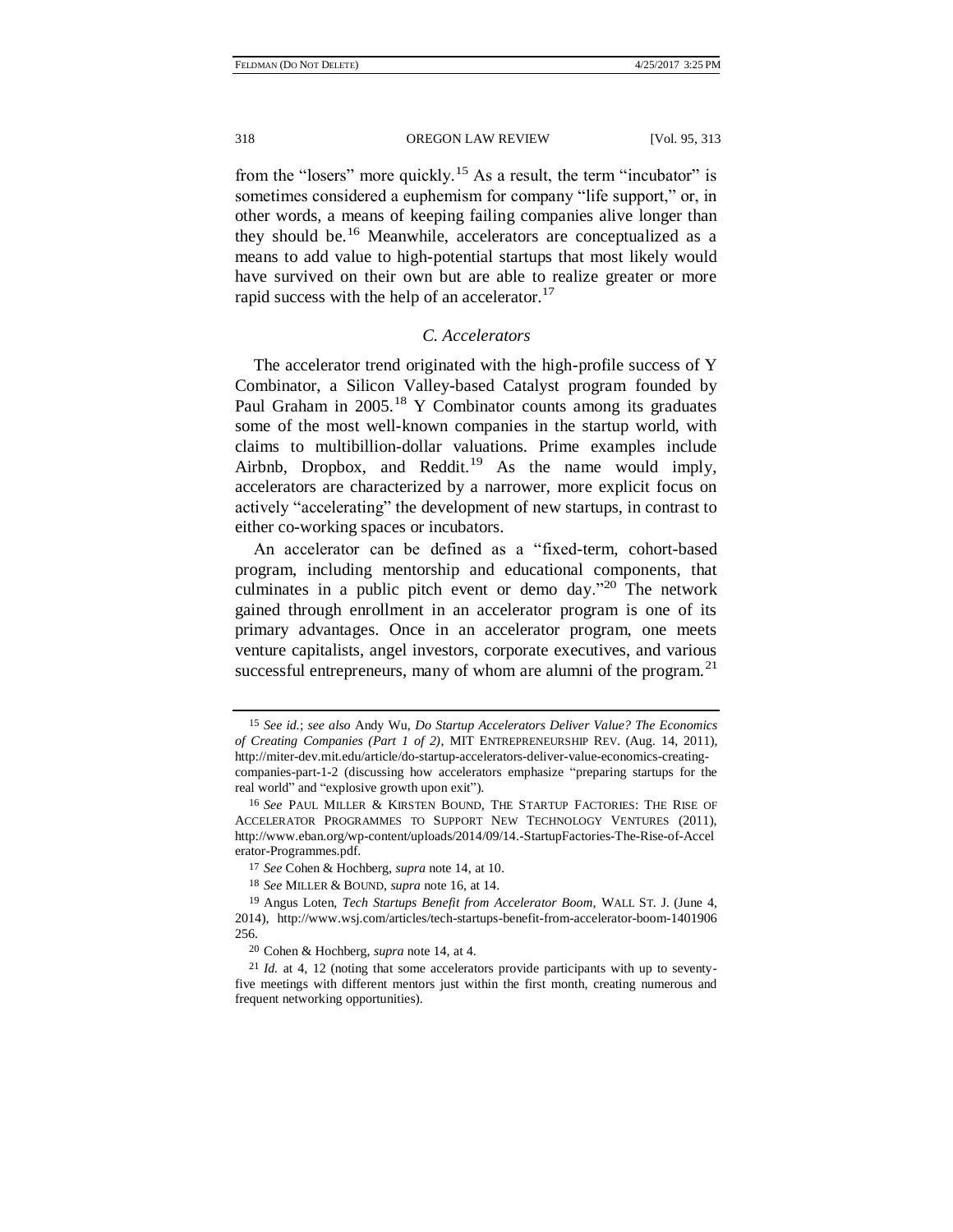The educational offerings in accelerators can be formal (e.g., seminars and trainings in accounting or marketing) or informal (e.g., casual discussions with mentors, alumni, and other startup founders). $22$ While incubators tend to be nonprofit organizations, such as universities, accelerators are often for-profit ventures that take equity in their client firms.<sup>23</sup> For instance, Y Combinator makes small investments (around \$20,000) in its participant startups in exchange for an equity stake of somewhere from two percent to ten percent.<sup>24</sup> Some contend that, because of this profit motive, the incentives of accelerator managers are better aligned with those of the startup founders than is the case with incubators.  $25$ 

Another notable difference between incubators and accelerators is the duration of the program. Incubators offer continuous support with ill-defined time limits for participation; a startup venture could remain part of an incubator for anywhere from a few months to several years. Meanwhile, the duration of an accelerator program is demarcated by a clear start date and end date, with each round of the accelerator program limited to a defined number of months, usually three or  $s$ ix.<sup>26</sup> In Y Combinator, each cohort of entrepreneurs has only ninety days to design, develop, and launch their product into the market.<sup>27</sup> This defined duration also produces the cohort effect, such that a startup founder progresses through each stage of the accelerator with the same group of peers, forming close ties and valuable camaraderie.

Despite attempts to construct an organized typology, the lines of demarcation between co-working spaces, incubators, and accelerators remain fluid. As the entrepreneurial ecosystem has evolved, coworking spaces and incubators have taken on the trappings of the increasingly popular accelerator form, adding services that fall outside their original classification. In some cases, the change may

<sup>22</sup> Andy Wu, *Do Startup Accelerators Deliver Value? The Economics of Creating Companies (Part 2 of 2)*, MIT ENTREPRENEURSHIP REV. (Aug. 14, 2011), http://miter.mit .edu/articledo-startup-accelerators-deliver-value-economics-creating-companies-part-2-2/.

<sup>23</sup> *See* Isabelle, *supra* note 10, at 18.

<sup>24</sup> *See* Wu, *supra* note 22 (discussing how some members of the Catalyst community have raised questions about the fairness of the equity-based funding model, given how a two percent stake in a company as successful as Dropbox can translate into \$100 million for the accelerator).

<sup>25</sup> Cohen & Hochberg, *supra* note 14, at 11.

<sup>26</sup> *Id.* at 10.

<sup>27</sup> Isabelle, *supra* note 10, at 20.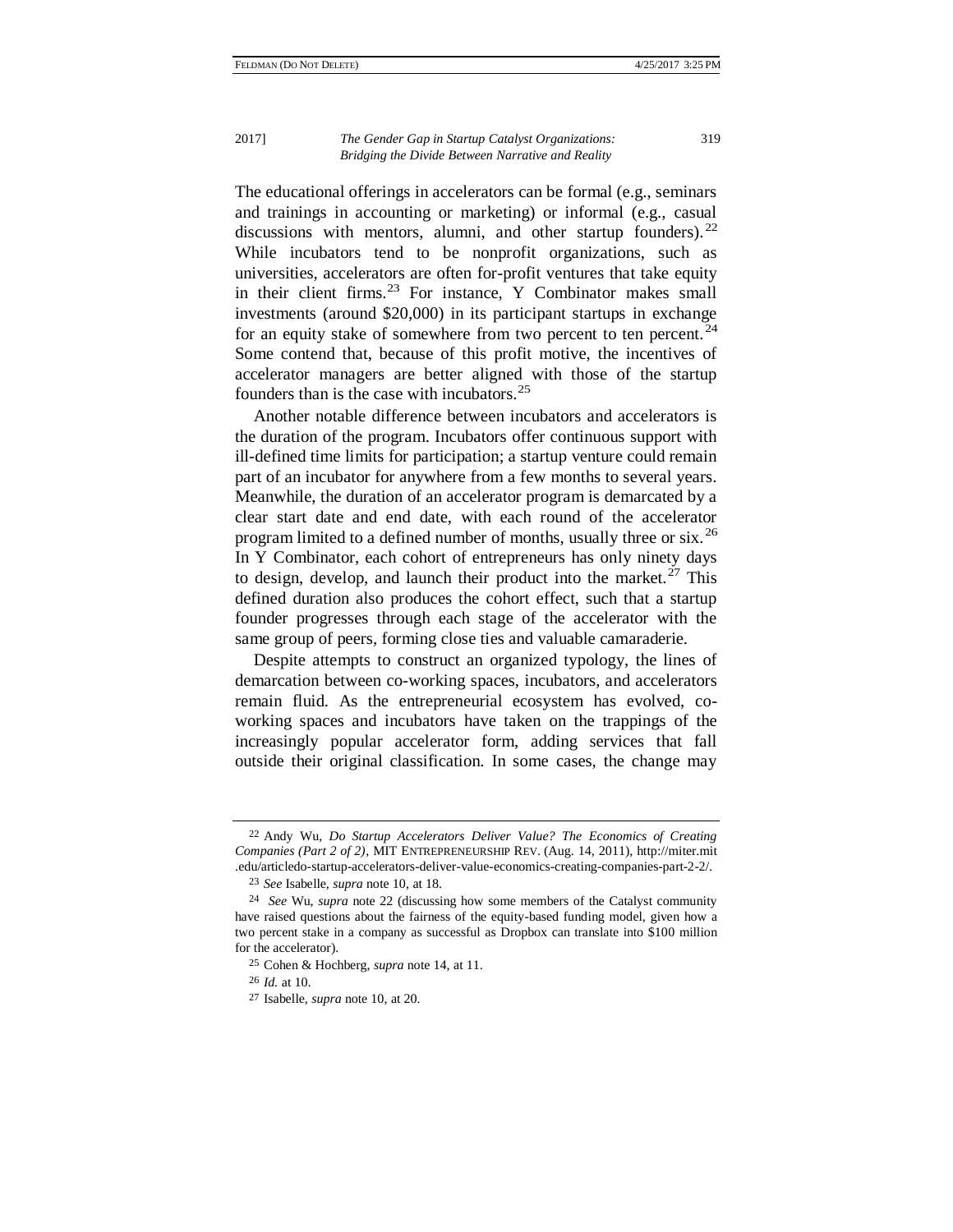<span id="page-7-0"></span>even be in name only.<sup>28</sup> At the outset of this project, the authors had anticipated being able to categorize each Catalyst as belonging to one of the three groups delineated above, but as the interviews progressed, the authors found that many could not be neatly pigeonholed within one category. That said, the distinctions between the three are significant, because they provide a window into how the Catalyst industry has evolved over time, and how that evolution may impact matters of broader societal concern, such as the gender balance in the startup community.

#### II

#### THE GENDER GAP IN ENTREPRENEURSHIP AND TECHNOLOGY

Though women have made great strides in higher education and the job market, they are still severely underrepresented in the startup and technology communities. While women account for half of the United States adult population and approximately forty-six percent of the civilian workforce, they make up only about thirty-five percent of those who start their own businesses.<sup>29</sup> According to the Kauffman Startup Activity Index, the population of new female entrepreneurs has actually shrunk over the past decade, decreasing from 43.7% in the 1997 Index to the thirty-five percent figure today.<sup>30</sup> The figure for startups with a technology focus is even more striking—only five percent of high technology startups are owned by women, who are more commonly relegated to sectors such as health care, education, or traditional retail. $31$  Moreover, among the small population of women who do decide to become entrepreneurs, many struggle to secure financing. Women received just seven percent of venture funds in 2014, and only seventeen percent of female-led startups successfully

<sup>28</sup> *Id.* at 18 (discussing how, in some circles, the term incubator was tainted with a negative connotation after the failure of Internet incubators in the early 2000s dot-com crash, which may have spurred organizations previously referred to as incubators to adopt the nomenclature of accelerator).

<sup>29</sup> LESA MITCHELL, OVERCOMING THE GENDER GAP: WOMEN ENTREPRENEURS AS ECONOMIC DRIVERS, EWING MARION KAUFFMAN FOUND. 7 (2011), http://www.kauffman .org/~/media/kauffman\_org/research%20reports%20and%20covers/2011/09/growing\_the \_economy\_women\_entrepreneurs.pdf.

<sup>30</sup> FAIRLIE ET AL., *supra* note 2, at 5.

<sup>31</sup> *Women-Owned Businesses (WOBs): NWBC Analysis of 2012 Survey of Business Owners*, NAT'L. WOMEN'S BUS. COUNCIL (2012), https://www.nwbc.gov/sites/default /files/FS\_Women-Owned\_Businesses.pdf; Angie Chang & Harrison Kratz, *Women at Work: Sound Bytes, Statistics of Women Who Lead (Infographic)*, WOMEN 2.0 (Apr. 18, 2012), http://women2.com/2012/04/18/women-at-work-sound-bytes-statistics-of-women -who-lead-infographic/#taOcgth2VSrpBzbc.99%20.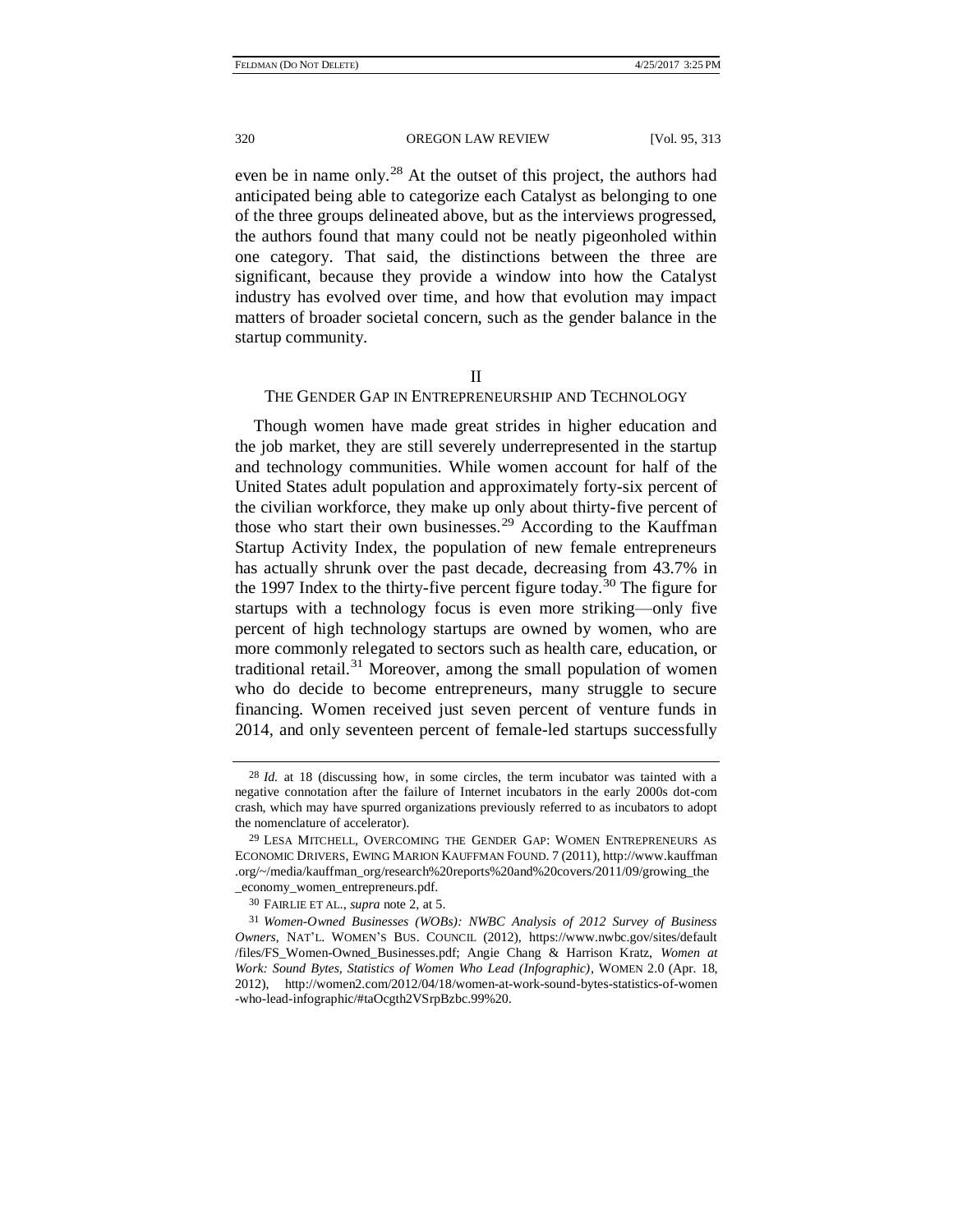exit venture capital financing, compared to twenty-seven percent of male-led startups.<sup>32</sup> A study by the National Women's Business Council (NWBC) found that among the most successful firms, men launched their startups with six times more capital than women.<sup>33</sup> Furthermore, outsider equity in women's firms constitutes only 1.3% of their total financing as opposed to 19.4% for men's firms.<sup>34</sup>

Postulations abound on why this gender disparity exists and what steps can be taken to increase female representation and success in the technology-entrepreneurship realm.<sup>35</sup> Many have cited the culture of the startup community as inherently masculine, compounding the traditional masculinity of aggressive moneymaking with the distinctly tech industry masculinity of the "computer nerd."<sup>36</sup> This culture is

34 *How to Close the Startup Gender Gap*, WALL ST. J. (Aug. 25, 2014), http://www.wsj .com/articles/how-to-close-the-startup-gender-gap-1408912047.

35 *See generally* MARGARET E. BLUME-KOHOUT, U.S. SMALL BUS. ADMIN., UNDERSTANDING THE GENDER GAP IN STEM FIELDS ENTREPRENEURSHIP (2014); Tonia Warnecke, *Entrepreneurship and Gender: An Institutional Perspective*, 47 J. ECON. ISSUES 455 (2014); Paula E. Stephan & Asmaa El-Ganainy, *The Entrepreneurial Puzzle: Explaining the Gender Gap* (Ga. St. U. Andrew Young Sch. of Pol'y Stud., Working Paper No. 07-09, 2007), http://papers.ssrn.com/sol3/papers.cfm?abstract\_id=975953; Andrea M. Matwyshyn, *Silicon Ceilings: Information Technology Equity, the Digital Divide and the Gender Gap Among Information Technology Professionals*, 2 NW. J. TECH. & INTELL. PROP. 35 (2003); Vishal K. Gupta et al., *The Effect of Gender Stereotype Activation on Entrepreneurial Intentions*, 93 J. APPLIED PSYCHOL. 1053 (2008); Philipp Koellinger et al., *Gender Differences in Entrepreneurial Propensity*, 75 OXFORD BULL. ECON. & STAT. 213 (2011).

36 *See* Nathan Ensmenger, *"Beards, Sandals, and Other Signs of Rugged Individuals": Masculine Culture Within the Computing Professions*, 30 OSIRIS 38, 43–44 (2015) (outlining the construction of a distinctly male "computer nerd" or "hacker" identity throughout the late twentieth century in an effort by males in technology professions to elevate their perceived social status); Claire Cain Miller, *Technology's Man Problem*, N.Y. TIMES (Apr. 5, 2014), http://www.nytimes.com/2014/04/06/technology/technologys-man -problem.html?\_r=0 (discussing how the fifty-six percent attrition rate of women in the tech industry is in part due to a "sexist, alpha-male culture" and how the "anything-goes" culture of startups can allow disrespect and intimidation of female employees to go unchecked); *Valley of the Dudes*, THE ECONOMIST (Apr. 4, 2015), http://www.economist .com/news/business/21647611-tech-firms-can-banish-sexism-without-sacrificing-culture

<sup>&</sup>lt;sup>32</sup> U.S. SEN. COMM. ON SMALL BUS. AND ENTREPRENEURSHIP, 21<sup>st</sup> CENTURY BARRIERS TO WOMEN'S ENTREPRENEURSHIP (2014), http://www.sbc.senate.gov/public /?a=Files.Serve&File\_id=3f954386-f16b-48d2-86ad-698a75e33cc4; Sahil Raina, *Research: The Gender Gap in Startup Success Disappears When Women Fund Women*, HARV. BUS. REV. (July 19, 2016), https://hbr.org/2016/07/research-the-gender-gap-in-start up-success-disappears-when-women-fund-women.

<sup>33</sup> Susan Coleman & Alicia Robb, *Access to Capital by High-Growth Women-Owned*  Businesses, NAT'L. WOMEN'S BUS. COUNCIL 27 (2014), https://www.nwbc.gov/sites /default/files/Access%20to%20Capital%20by%20High%20Growth%20Women-Owned %20Businesses%20(Robb)%20-%20Final%20Draft.pdf.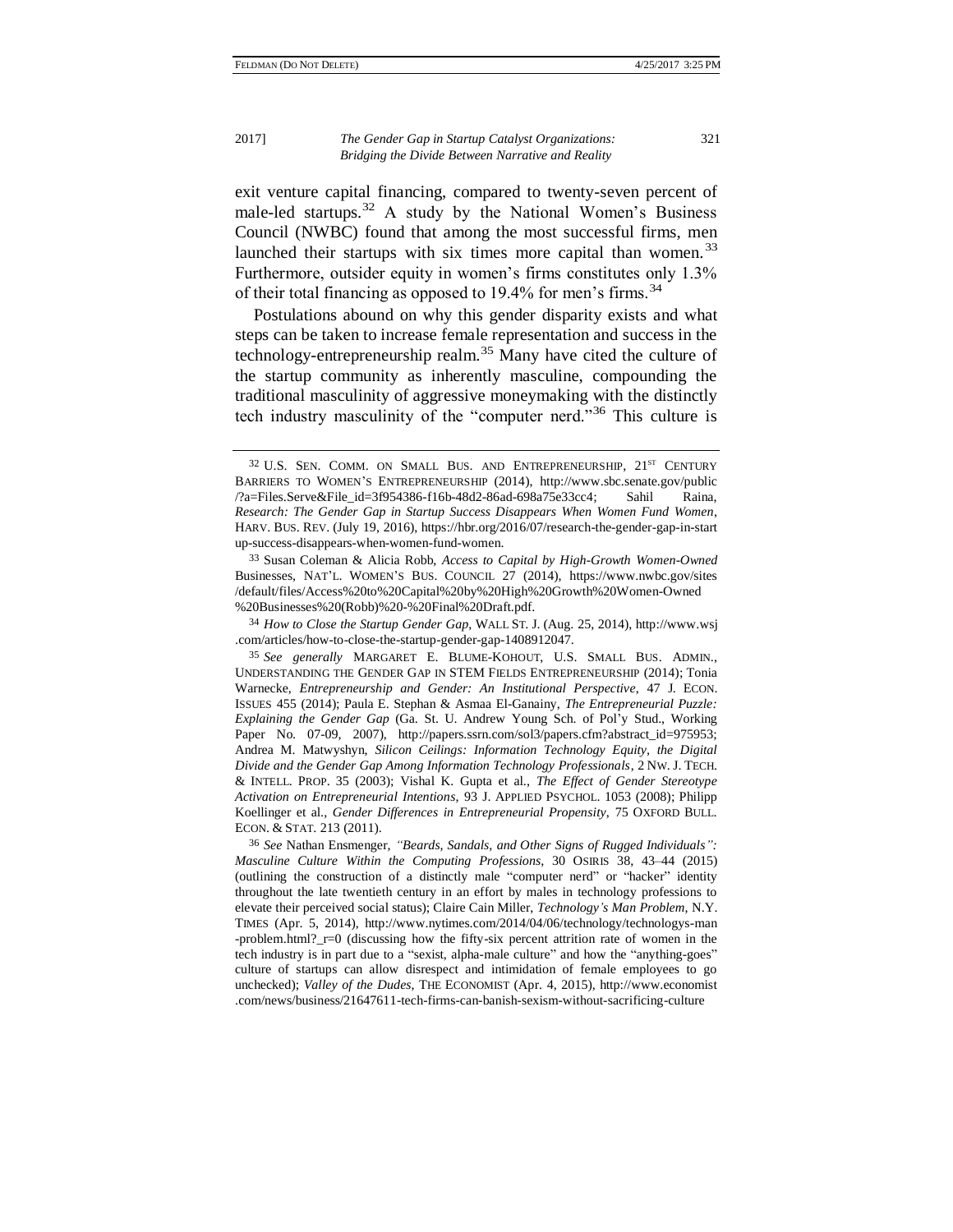reinforced by exclusionary male-bonding rituals, such as when a partner at the venture capital firm, Kleiner Perkins, hosted an all-male dinner with Al Gore, allegedly because he thought women would "kill the buzz."<sup>37</sup> Moreover, career progression in the startup sector is often dependent upon the work model of long hours and uninterrupted employment, a model that has traditionally favored males.<sup>38</sup> Another theory is that women are less likely to have the social networks and personal connections necessary to succeed in the startup sector.<sup>39</sup> Though physical capital (i.e., funding, work space, infrastructure) are vital for a startup's survival in the initial stage, human capital (i.e., access to mentors, peer entrepreneurs, and professionals such as accountants, lawyers, and marketers) is becoming increasingly important for longer-term viability. This is not to say that women are innately inferior to men in formation of social networks. Women are just as adept as, if not more adept than, men in forming relationships; but due to the phenomenon of homophily, they are disadvantaged in the historically male-dominated startup industry. According to the homophily principle, connections are more likely to form between individuals who share certain essential characteristics, such as gender, age, and ethnicity; as a result, our social networks naturally tend toward homogeneity more so than heterogeneity.<sup>40</sup> Thus, a male-

<sup>-</sup>made-them-successful-valley (describing how Silicon Valley combines "the frat-boy club of moneymen and the geek club of computer programmers").

<sup>37</sup> *See* Beth Winegarner, *Pao Kleiner Gender Bias Case Doomed by Law, Personality*, LAW360 (Mar. 31, 2015), https://www.law360.com/articles/637883/pao-s-kleiner-gender -bias-case-doomed-by-law-personality.

<sup>38</sup> *See* MAURA MCADAM & SUSAN MARLOW, 2008 INT'L COUNCIL FOR SMALL BUS. WORLD CONF, THE BUSINESS INCUBATOR AND THE FEMALE HIGH TECHNOLOGY ENTREPRENEUR: A PERFECT MATCH? (2008).

<sup>39</sup> *See* CANDIDA G. BRUSH ET AL., WOMEN ENTREPRENEURS 2014: BRIDGING THE GENDER GAP IN VENTURE CAPITAL (2014), http://www.babson.edu/Academics/centers /blank-center/global-research/diana/Documents/diana-project-executive-summary-2014

<sup>.</sup>pdf (quoting women entrepreneurs as saying that one of their biggest challenges is breaking into the male-dominated market); Ethan Mollick, *Why Are There More Male Entrepreneurs Than Female Ones?*, KNOWLEDGE@WHARTON (Dec. 14, 2015), http://knowledge.wharton.upenn.edu/article/why-are-there-more-male-entrepreneurs-than -female-ones/ (discussing how venture capitalists tend to be males, and have predominantly male friends, which creates a strong network of men that is difficult for females to break into).

<sup>40</sup> *See* Miller McPherson et al., *Homophily in Social Networks*, 27 ANN. REV. SOC. 415 (2001); *see also* Roy F. Baumeister & Kristin L. Sommer, *What Do Men Want? Gender Differences and Two Spheres of Belongingness: Comment on Cross and Madson (1997)*, 122 PSYCHOL. BULL. 38 (1997) (discussing how women are interpersonally oriented with a focus on dyadic close relationships, whereas men's sociality is directed toward larger groups and networks).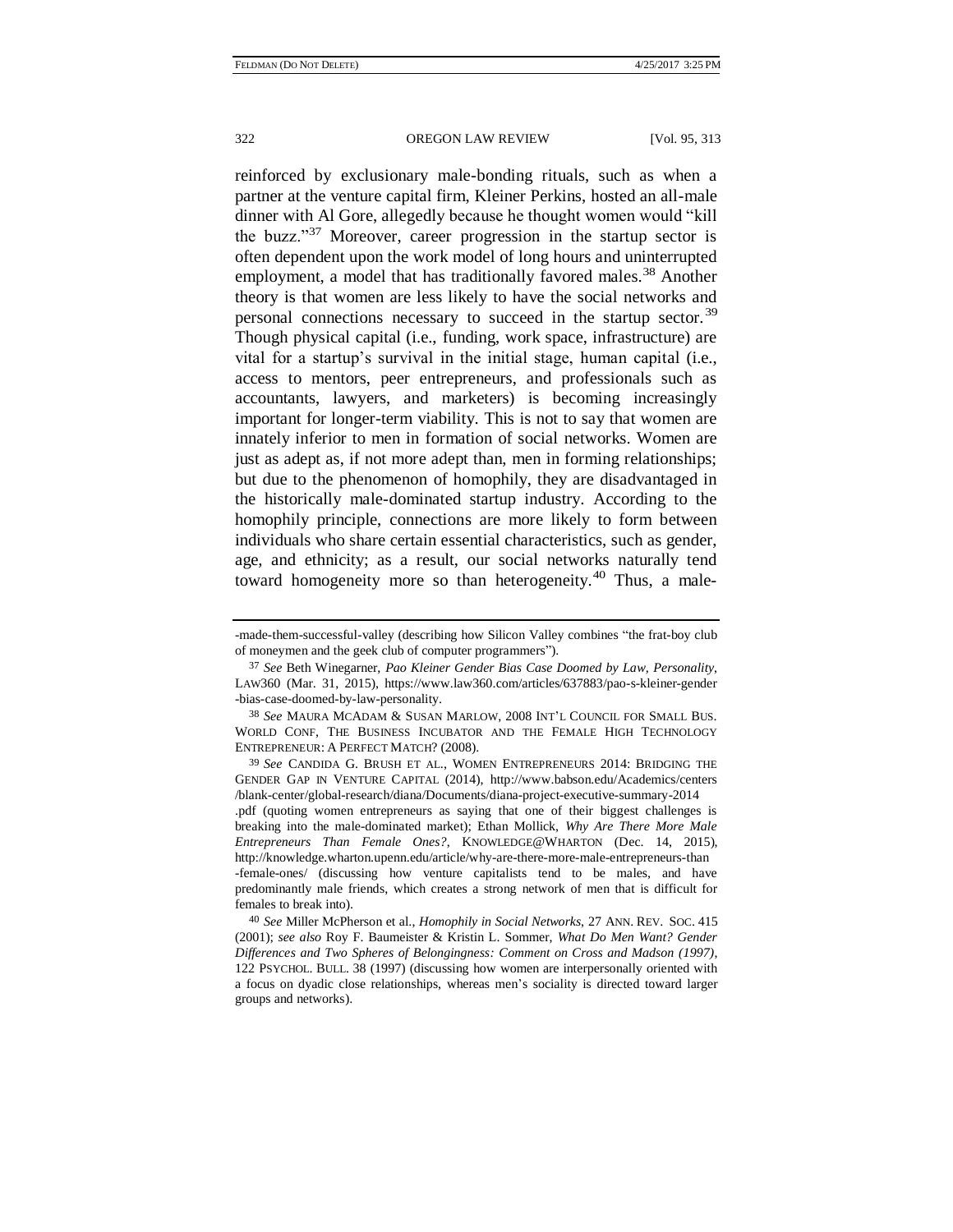dominated industry dependent on networking and access tends to remain male-dominated. As one male venture capitalist noted, maleled startups are more likely to receive funding because "some guy knew some guy from 10 years ago. You know, they went to an allboys' high school together."<sup>41</sup>

Given women's disadvantages in workplace culture and social networking, some have speculated that Catalysts may be particularly effective in addressing the gender-gap issue.<sup>42</sup> Catalysts specialize in encouraging cooperation and supplying internal and external networks.<sup>43</sup> Thus, Catalysts may address the precise issues that are preventing women from breaking through the "Silicon ceiling," so to speak. The supportive function of incubators and accelerators may foster a culture that is more gender neutral than the traditional workplace, allowing women to take advantage of the same support and advice mechanisms that men have long enjoyed.<sup>44</sup> Sherry Robinson and Hans Anton Stubberud posit that, though all entrepreneurs are likely to reap benefits from participation in an incubator, women may be especially likely to benefit from the network diversification that an incubator can provide.<sup>45</sup> Our study provides insight on this question of whether Catalysts do in fact serve as an effective remedy to the long-standing problem of gender disparities in the entrepreneurship and technology domains.

#### III

#### RESEARCH DESIGN AND METHODOLOGY

While Catalysts have grown in popularity and prestige, they remain heavily under-researched. The paucity of both qualitative and

<sup>41</sup> *See* BRUSH ET AL., *supra* note 39, at 19.

<sup>42</sup> *See* MCADAM & MARLOW, *supra* note 38.

<sup>43</sup> *See supra* notes [3–](#page-2-0)[28](#page-7-0) and accompanying text (describing Catalysts and their orientations).

<sup>44</sup> *See* MCADAM & MARLOW, *supra* note 38 (noting how incubators focus on commercial potential rather than personal characteristics of the business owner, offering a gender neutral environment).

<sup>45</sup> *See* Sherry Robinson & Hans Anton Stubberud, *Sources of Advice in Entrepreneurship: Gender Differences in Business Owners' Social Networks*, 13 INT'L J. ENTREPRENEURSHIP 83 (2009); *see also* Alejandro Amezcua & Alexander McKelvie, *Incubation for All? Business Incubation and Gender Differences in New Firm Performance*, 31 FRONTIERS OF ENTREPRENEURSHIP RESEARCH 298, 298–99 (2011) (finding that women-owned incubator firms have better performances than women-owned businesses and suggesting that incubators might help women overcome historical performance gaps and traditional barriers).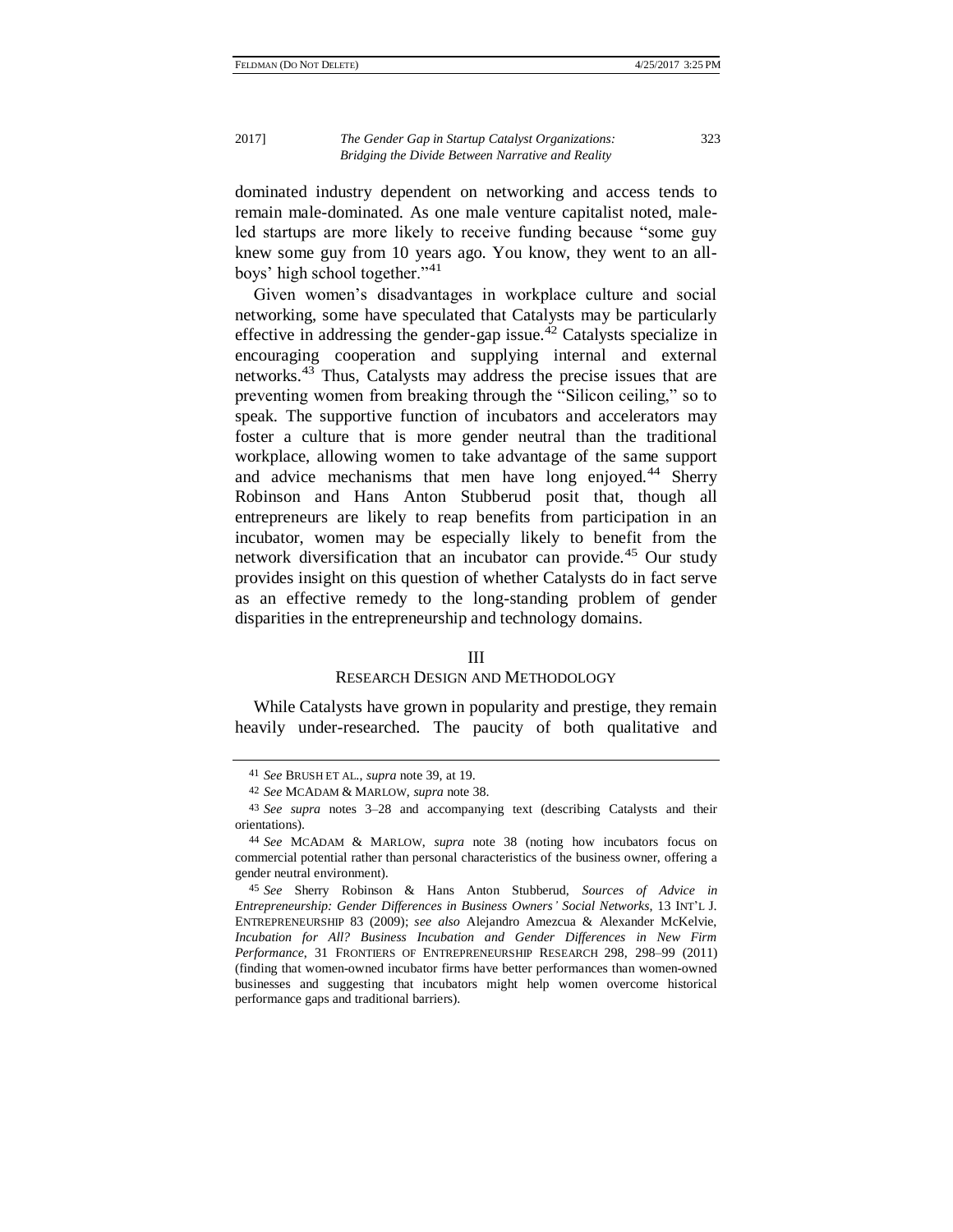quantitative data collected by Catalysts themselves amplifies the urgency of conducting outside research on the industry. In a National Business Incubation Association (NBIA) survey of incubators, onethird of respondents reported not collecting outcome data from graduates of programs.<sup>46</sup> Recognizing the lack of information regarding how Catalysts actually operate, the authors set out to conduct a preliminary study on this burgeoning industry. Though the study ultimately narrowed in on the issue of gender, the original aim of the study was to obtain a general, comprehensive picture of the role of Catalysts in the startup sector, from the perspective of Catalysts themselves. Specifically, the authors sought to determine what resources and services Catalysts offer to startups, which of those resources and services are deemed most beneficial to startups, and the demographics and defining characteristics of the founders who are involved in Catalysts.

To this end, the study employed a qualitative research method that involved administering surveys to Catalyst managers. Qualitative interviewing techniques are the method of choice when the objective of the study is to develop a deeper understanding of the various aspects of a larger system<sup>47</sup>—in this case, the authors sought to understand the precise operations and dynamics taking place within the quickly evolving Catalyst industry. According to Robert Weiss, research professor at the University of Massachusetts, Boston, and an expert in the field, qualitative interview studies are useful in laying the groundwork for quantitative research.<sup>48</sup> By uncovering areas of interest, descriptive interview answers can guide quantitative researchers as to which aspects of the research to probe further.<sup>49</sup> Thus, the survey study was intended to identify evolving trends in the Catalyst community, choose variables that require additional metrics, and determine the issues around which to frame further research.

The survey consisted of 114 open-ended questions designed to elicit answers with a richness of depth that could lead to further pathways for study. After sending out initial inquiry e-mails, the authors set up interviews with Catalyst leadership, either in person or on the phone. The questions focused primarily on the types of startups they work with, the services they offer to their startups, the benefits—

<sup>46</sup> Isabelle, *supra* note 10, at 13.

<sup>47</sup> ROBERT S. WEISS, LEARNING FROM STRANGERS: THE ART AND METHOD OF QUALITATIVE INTERVIEW (1994).

<sup>48</sup> *Id.* at 11.

<sup>49</sup> *Id.*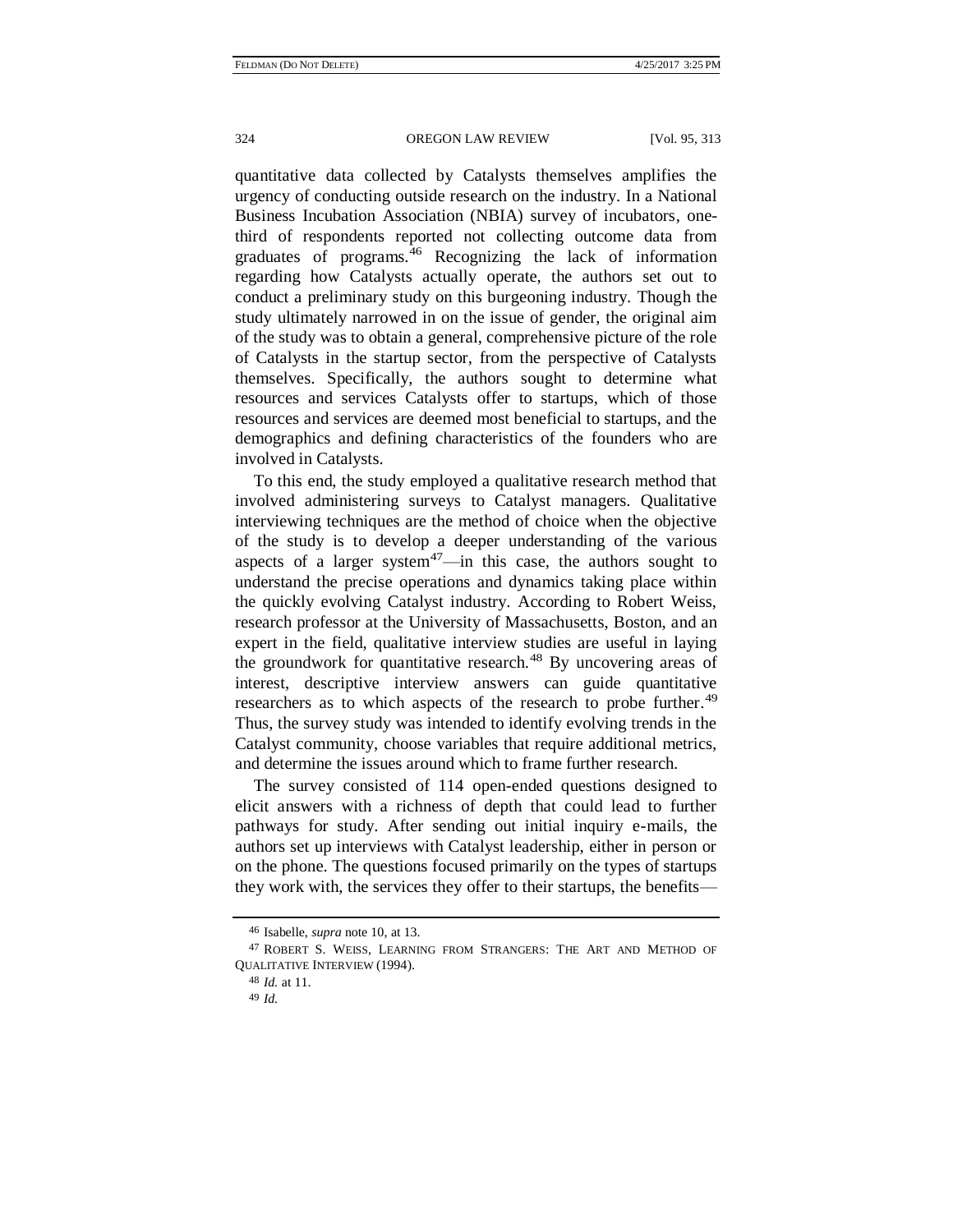from their perspective—of their program, and their perceived role in the region's entrepreneurial ecosystem.

The sample of Catalysts was drawn from five geographically diverse communities—including western, midwestern, and coastal states—characterized by different entrepreneurial ecosystems. The types of Catalysts ranged from well-known accelerator programs to university-supervised incubators to local co-working spaces. Through contacts in the startup community, the authors identified potential interviewees in each of the five chosen regions. In aggregate, the sample consisted of twenty-four Catalysts, distributed among the communities as outlined in Table 1.

| Location                                                                                                 | Number of<br>interviews |
|----------------------------------------------------------------------------------------------------------|-------------------------|
| Mature and exceedingly vibrant startup<br>ecosystem                                                      |                         |
| Vibrant but smaller community in a different<br>state                                                    | 5                       |
| Large metropolitan area without a large<br>research institution, but with a growing<br>startup ecosystem | 3                       |
| Smaller Midwestern metropolitan area with<br>several research institutions nearby                        | 9                       |
| Nascent entrepreneurial ecosystem in a<br>smaller metropolitan location near a rural<br>community        | 3                       |

**Table 1. Interviews by Location**

The twenty-four interviews, each lasting one hour, yielded over two hundred pages of results, and though the answers were varied and covered an extensive range of matters within the Catalyst field, several dominant themes emerged. Many of those themes were consistent with existing literature on the subject. Thus, for this Article, the authors chose to focus on only the most novel findings namely, those regarding gender disparities and the narrative advanced by Catalysts about gender.<sup>50</sup> As is the case with most qualitative

<sup>50</sup> The issue of access to capital for startups in various regions was sometimes raised in the interview responses. The authors have chosen not to address this issue in our Article, however, because many studies and programs designed to increase access to capital for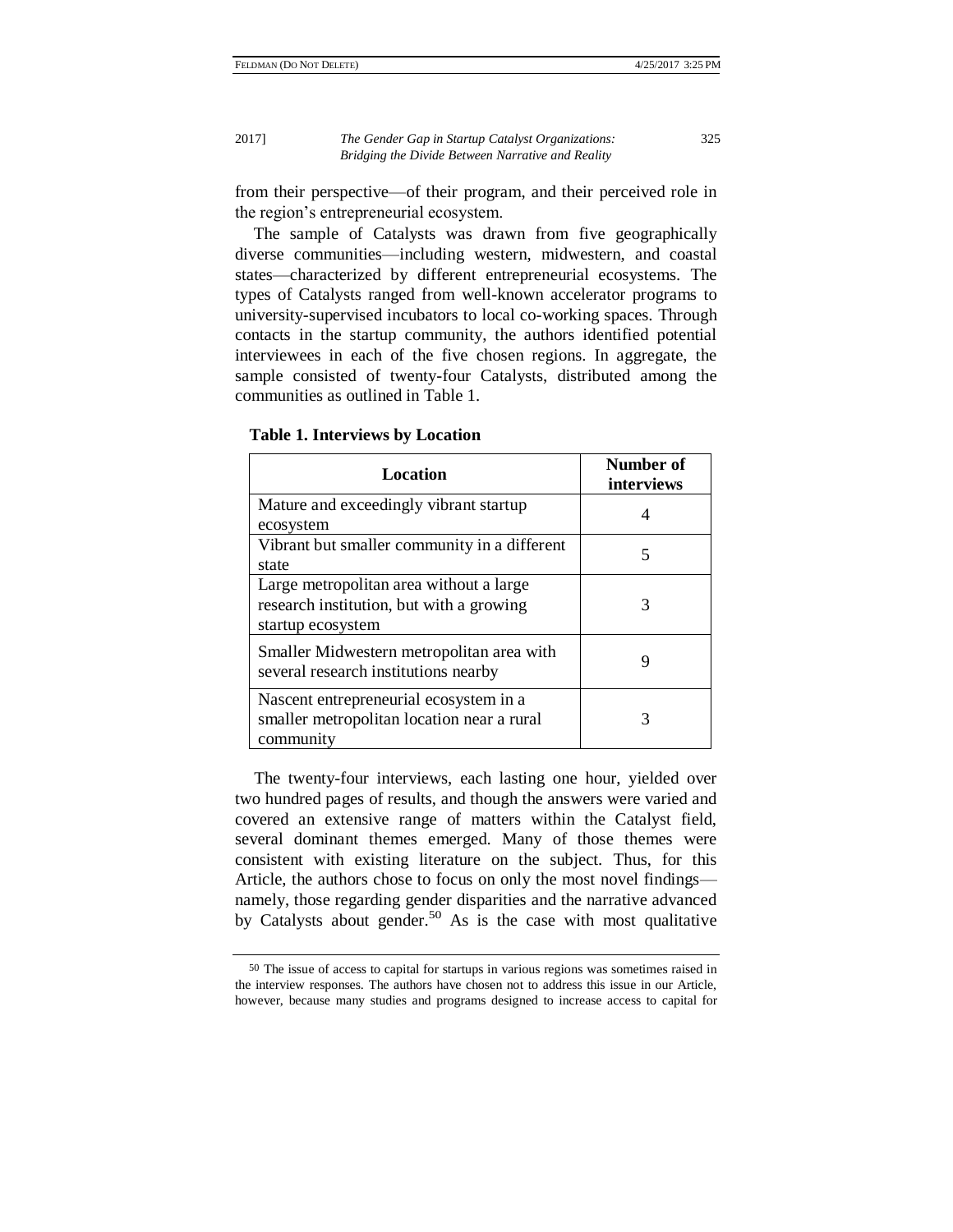studies, such findings are better illustrated through case descriptions and quotations rather than the tables and statistics so prevalent in quantitative research. $51$ 

#### IV

#### **RESULTS**

Consistent with prior studies on the Catalyst phenomenon, the authors found that: (1) networking and mentorship were considered to be a particularly valuable aspect of Catalyst participation; (2) coworking spaces and incubators are increasingly likely to offer the educational programming characteristic of accelerators; and (3) Catalysts are moving toward adoption of a "guild model" with industry and demographic specialization.

Of particular interest, the study uncovered a discrepancy between the narrative propagated by Catalysts with regard to their propensity for advancing gender equality and the actual gender composition of Catalyst communities. Only four of the organizations interviewed had forty percent or more female participants, and in over sixty percent of the organizations, women made up less than one-third of the participants. Though these results are consistent with the gender gap observed in the broader technology and entrepreneurship industries, they are surprising in light of the claims made by Catalyst leadership about their female-friendly work culture. Many of the interviewees touted the collaborative, "give before you get" working environment that distinguishes Catalysts from other entities within the startup and technology sectors. Specifically, they described the willingness of successful entrepreneurs to offer advice and support to any Catalyst participants, including women. Theoretically, when compared to the homogeneity engendered by rigid, hierarchical organizations, the openness and fluidity of the Catalyst model should produce an inclusive, demographically diverse population. In other words, the narrative of life in a Catalyst community would predict a better outcome for women. The data, however, presents a strikingly different picture.

startups already exist, e.g., the Startup America Initiative initiated by the White House, the recent release of SEC regulations governing equity crowd-funding, and Kauffman white papers such as *Venture Debt: A Capital Idea for Startups* by Patrick Gordon.

<sup>51</sup> WEISS, *supra* note 47, at 3.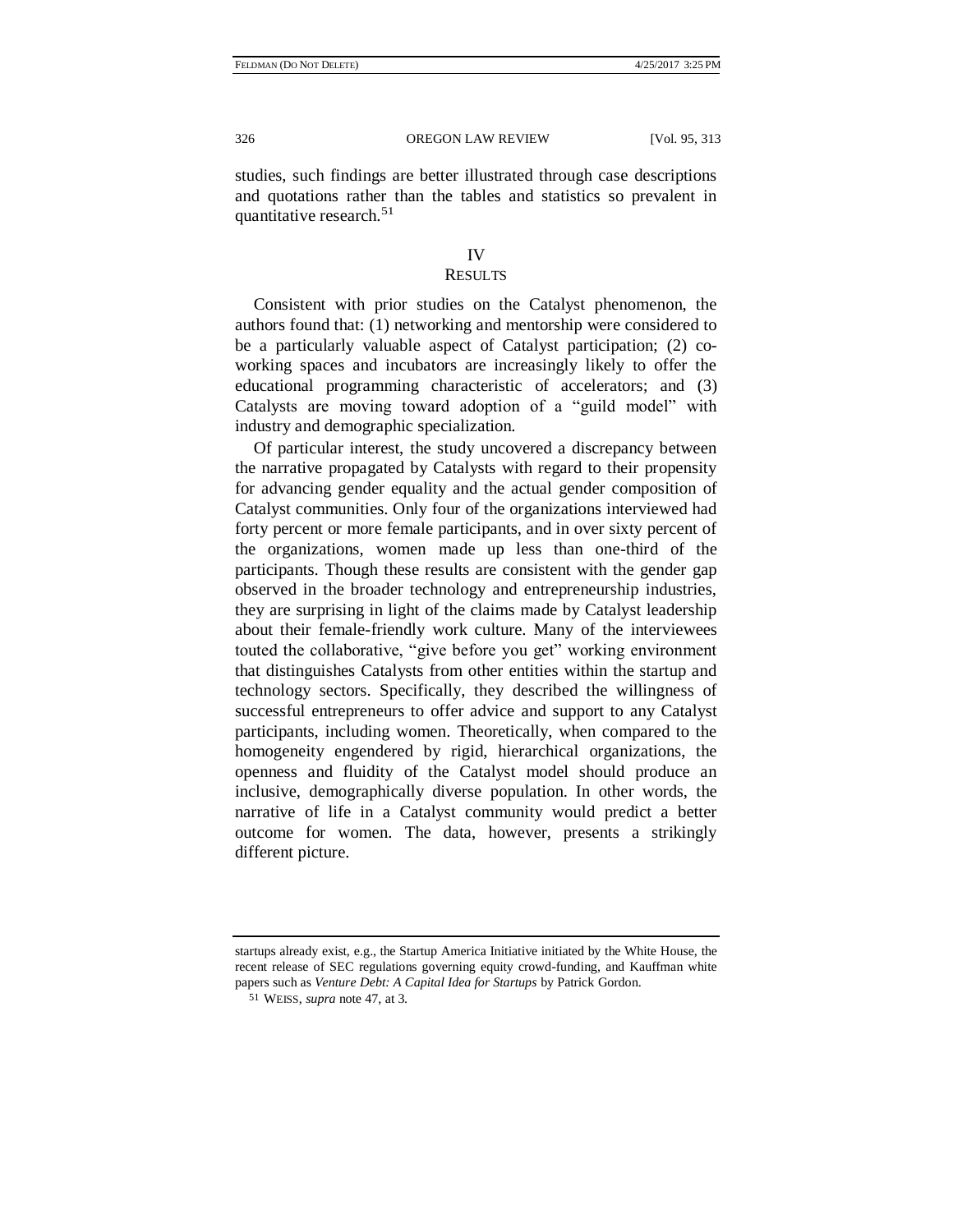#### V

#### **DISCUSSION**

Given that the data does not fit the narrative, the authors tried to consider what counter currents might be at work. Below, we advance three hypotheses as to why Catalysts have failed to alleviate the gender gap in technology entrepreneurship to the same degree that theory would predict.

# **1. Key Onramps into the Catalyst Community Materialize Earlier in the Educational and Career Pathway, and Women Lack Access to such Onramps.**

Though the environment of the Catalyst itself may be particularly suited to supporting female entrepreneurs, the potential suitability is irrelevant if women are unable to gain access to Catalysts and avail themselves of the resources offered. In other words, if they are not getting in the door, what is offered inside cannot help them. Focusing solely on applications to and acceptances into Catalyst programs fails to provide a full picture of where women are encountering barriers to entry. The key onramps into the Catalyst community may materialize long before a startup founder even considers the need for a Catalyst specifically, during college and/or graduate school.

The time spent in higher education constitutes an important opportunity to gain access to the startup and Catalyst communities, as it is the setting in which early networks are formed. The college and graduate school environments foster the formation of personal connections with peers who hold similar interests, and often those personal connections transform into professional connections over time. The groupings that one day become Catalyst cohorts may be forming in STEM (science, technology, engineering, and math) classrooms and research labs, places where females have been consistently underrepresented. In 2014, women made up fifty-seven percent of bachelor's degree recipients but only seventeen percent of computer and information sciences bachelor's degree recipients.<sup>52</sup> Females are also underrepresented in groupings outside of the formal academic setting. For instance, college hackathons—collaborative events in which computer programmers work together to develop software programs in a limited period of time—are considered sites

<sup>52</sup> *Women and Information Technology: By the Numbers*, NAT'L CTR. FOR WOMEN & INFO. TECH. (2016), https://www.ncwit.org/resources/numbers.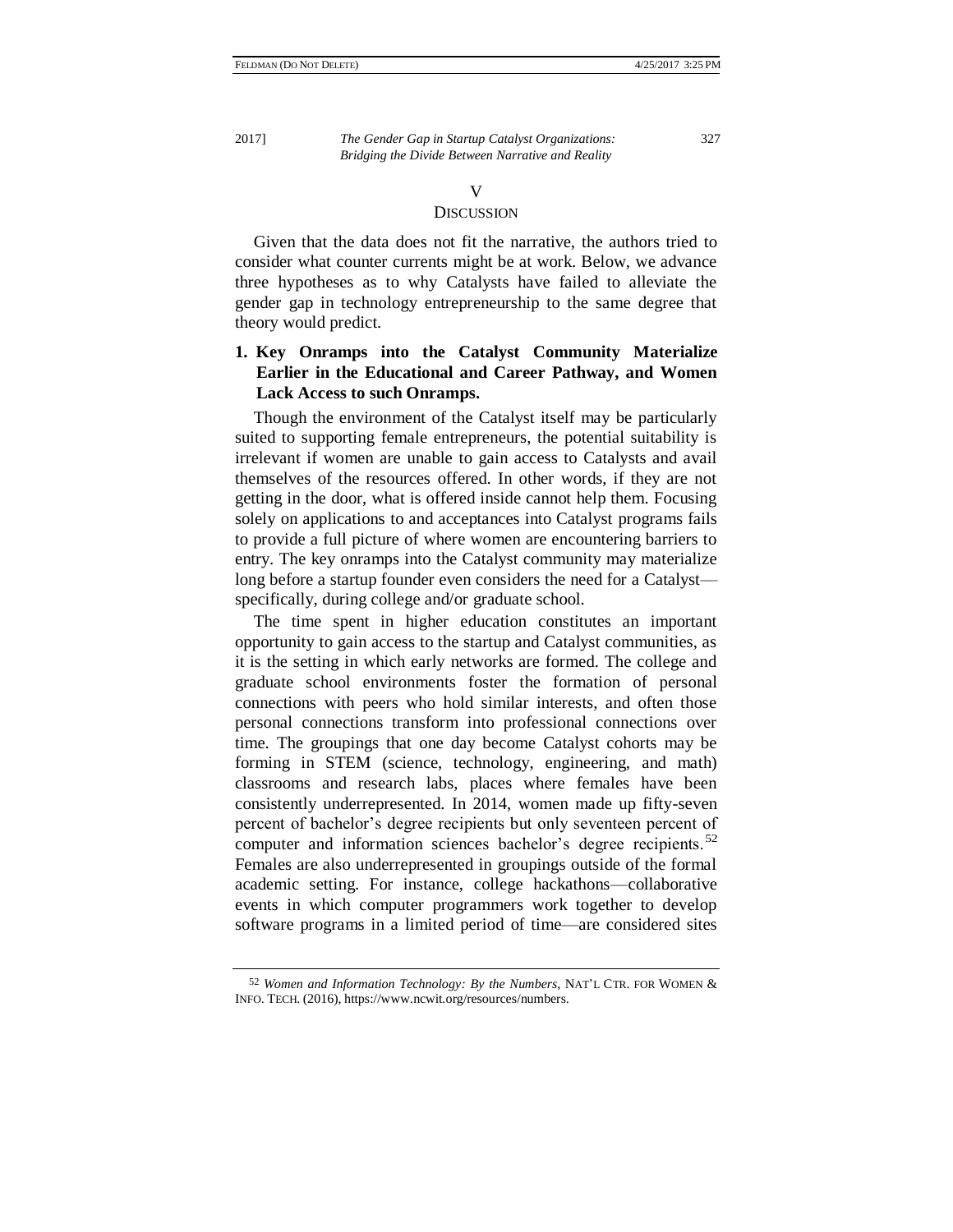where the "entrepreneurial citizenship" emblematic of Silicon Valley is cultivated.<sup>53</sup> Unfortunately, women are largely absent from such sites. For example, in one survey of hackathon participants across the country, females made up only eleven percent of the attendees.<sup>54</sup> Again, the problem is largely cultural, with the university computer labs in which such "hacking" takes place representing distinctly male social spaces.<sup>55</sup> As a result of their involvement in tech-related educational and extracurricular enterprises in the university setting, males may be boarding the onramp into the Catalyst community long before they submit an application to an accelerator, perhaps before they have even conceived of their startup proposition. Women lack the same opportunities for technology entrepreneurship networking and group formation in educational institutions, and, as a result, they accrue disadvantages before the official point of entry into Catalysts. This suggests that one avenue toward obtaining a more equitable gender balance in the Catalyst population is helping women gain access to the onramps that emerge during college and graduate school.

Of course, as many others have observed, the problem arises much earlier. The ratio of women to men in STEM fields steadily diminishes from the early schooling years through post-graduate programs, creating what is known as the "pipeline shrinkage problem."<sup>56</sup> Throughout their education, girls are explicitly and implicitly discouraged from pursuing STEM. Even elementary school children express awareness of and belief in stereotypes such as "boys are better at math than girls" and "scientists and engineers are men."<sup>57</sup> Because of the phenomenon known as "stereotype threat," these preconceptions lead female students to actually perform worse on

<sup>53</sup> *See* Lilly Irani, *Hackathons and the Making of Entrepreneurial Citizenship*, 40 SCI. TECH. & HUM. VALUES 799 (2015).

<sup>54</sup> Gerard Briscoe & Catherine Mulligan, *Digital Innovation: The Hackathon Phenomenon*, QUEEN MARY U. LONDON 6 (May 2014), https://qmro.qmul.ac.uk/xmlui /bitstream/handle/123456789/11418/Briscoe%20Digital%20Innovation%3a%20The%20 Hackathon%20Phenomenon%202014%20Published.pdf?sequence=2.

<sup>55</sup> *See* Ensmenger, *supra* note 36, at 43, 59 (outlining how marathon coding sessions represented a new means by which male adolescents could prove their masculinity, and how the computer lab as a male bonding site has been replicated in the "play areas" and "tree houses" at tech firms and startups).

<sup>56</sup> MCADAM & MARLOW, *supra* note 38.

<sup>57</sup> *See* Stephen J. Farenga & Beverly A. Joyce, *Intentions of Young Students to Enroll in Science Courses in the Future: An Examination of Gender Differences*, 83 SCI. EDUC. 55 (1999); *see also* Nalini Ambady et al., *Stereotype Susceptibility in Children: Effects of Identity Activation on Quantitative Performance*, 12 PSYCHOL. SCI. 385 (2001).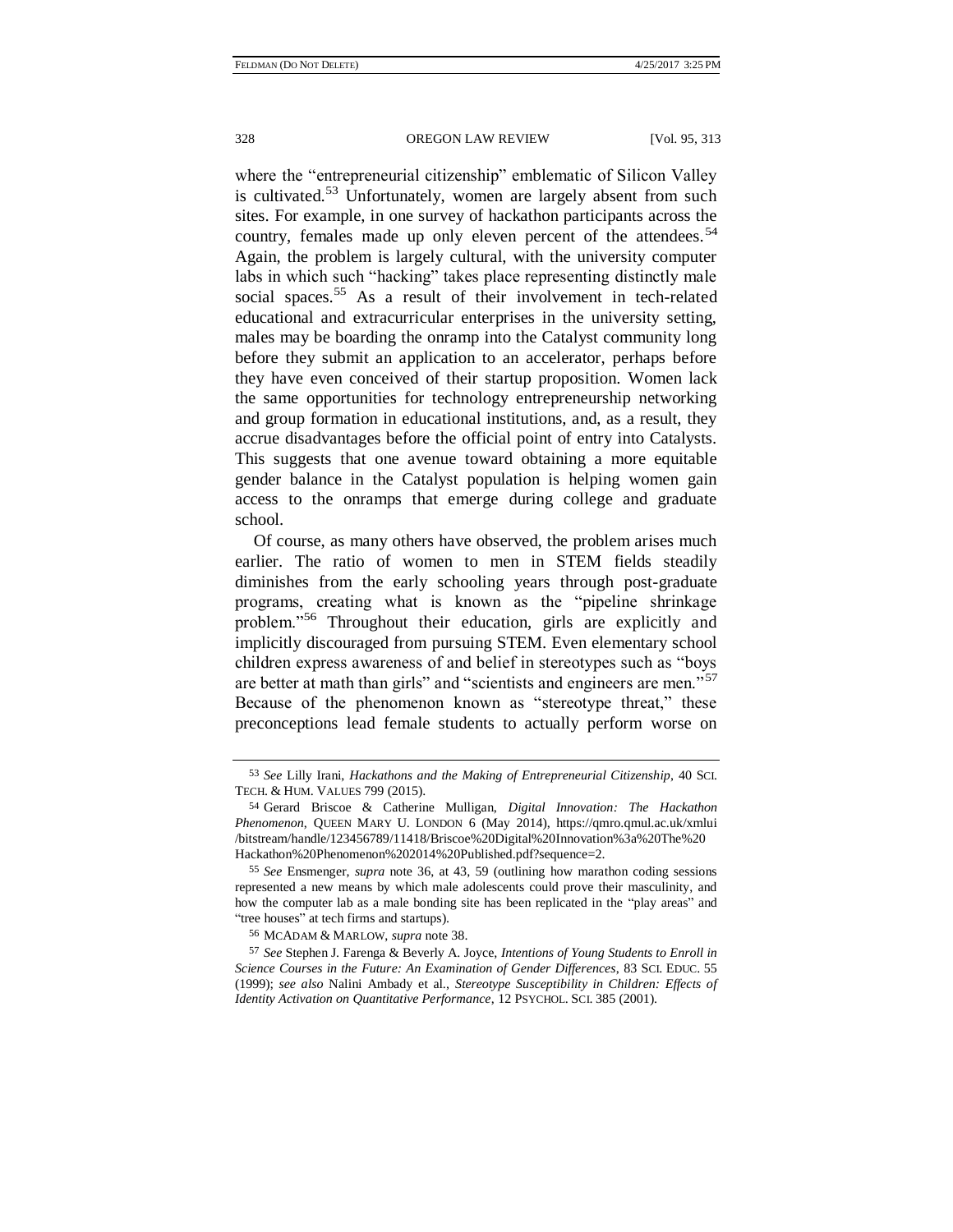math and science exams than their male counterparts, translating into reduced interest in STEM careers.<sup>58</sup> As students progress from elementary school through high school, the percentage of females who elect math and science classes becomes increasingly smaller. In 2015, though fifty-six percent of Advanced Placement (AP) testtakers were female, only twenty-two percent of AP Computer Science test-takers were female.<sup>59</sup>

Even for those women who do succeed in pursuing STEM through higher education and into academia—perhaps even developing research that would be conducive to a high-growth startup—the onramp into entrepreneurship remains difficult to access. Waverly W. Ding and colleagues conducted a longitudinal study on patenting in the academic life sciences by following a sample of 4227 life science research faculty members over a thirty-year period.<sup>60</sup> Though the quality of the research conducted by the male and female scientists was comparable, the women patented at only forty percent the rate of the men.<sup>61</sup> The cause of this gender gap in "academic entrepreneurship" traces back to the gender differences in formation of personal networks. The women interviewed in the study noted that they lacked contacts in relevant industries. Thus, they had difficulty gauging whether their research was commercially viable and whether it was worth pursuing a patent.<sup>62</sup> When the female faculty did decide to seek commercialization, they tended to rely on formal institutional mechanisms, such as the Technology Transfer Office (TTO) at their universities. Meanwhile, by virtue of their expansive, previouslyformed networks, male faculty had the luxury of choosing to bypass the institutional route and simply place a call to an industry contact. Given that obtaining a patent is a key milestone along the pathway

<sup>58</sup> *See* Steven J. Spencer et al., *Stereotype Threat and Women's Math Performance*, 35 J. EXPERIMENTAL SOC. PSYCHOL. 4 (1999); *see also* Toni Schmader, *Gender Identification Moderates Stereotype Threat Effects on Women's Math Performance*, 38 J. EXPERIMENTAL SOC. PSYCHOL. 194 (2002).

<sup>59</sup> *See Women and Information Technology: By the Numbers*, *supra* note 52.

<sup>60</sup> Waverly W. Ding et al., *Gender Differences in Patenting in the Academic Life Sciences*, 313 SCIENCE 665 (2006).

<sup>61</sup> *Id.* at 665.

<sup>62</sup> *Id.*; *see also* Waverly W. Ding et al., *From Bench to Board: Gender Differences in University Scientists' Participation in Corporate Scientific Advisory Boards*, 56 ACAD. MGMT. J. 1443, 1454 (2013) (noting how in a sample of 720 members of Science Advisory Boards (SAB) for biotechnology companies only 6.8% were women).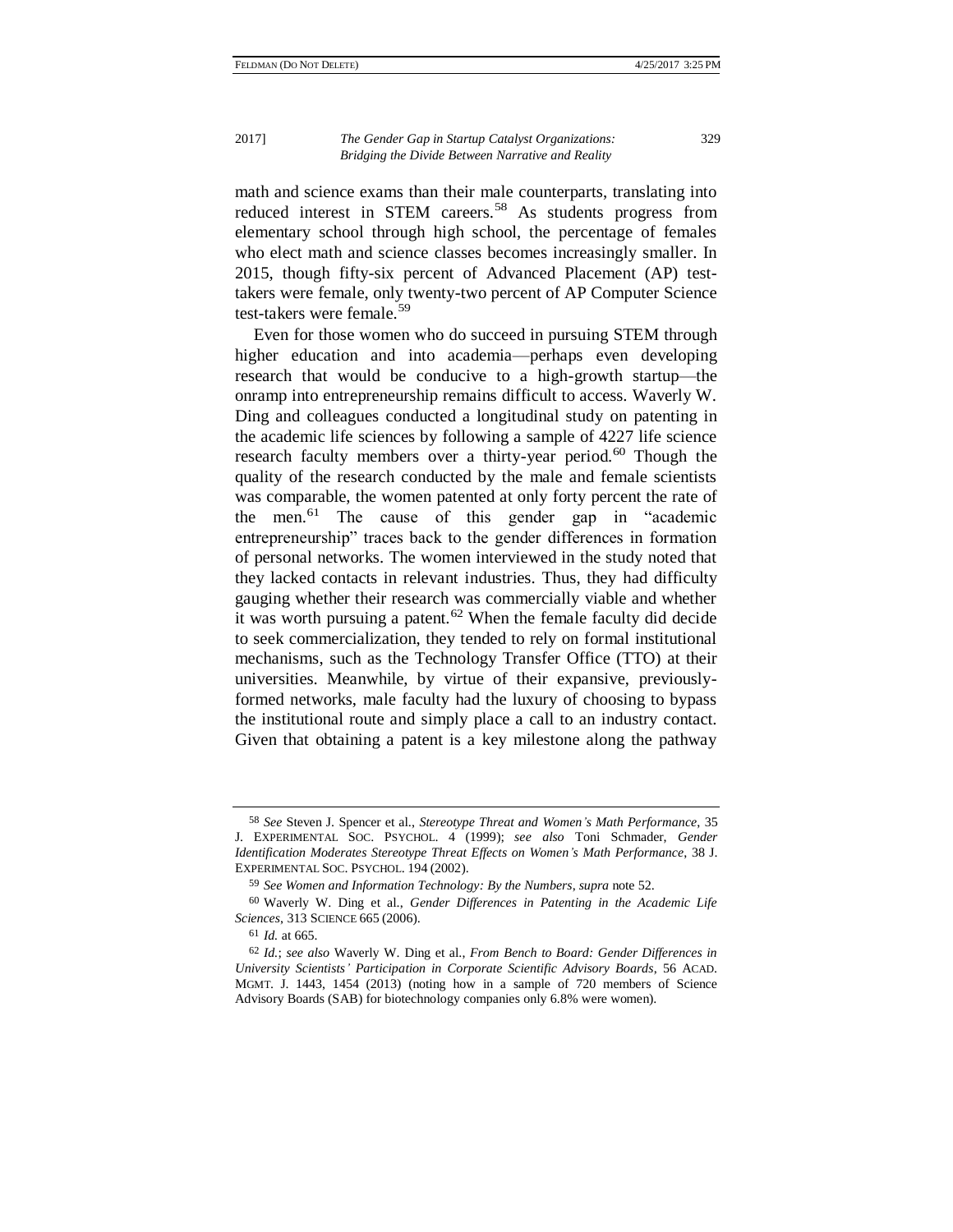toward initiating a startup, these findings suggest that patenting is another entry point at which women fail to gain access.<sup>63</sup>

Thus, the problem of gender disparity in Catalyst participation may be completely extraneous from the Catalyst locus itself. Rather, it may be symptomatic of female disadvantages in gaining access to onramps, particularly in educational institutions.

## **2. The Trend Toward the High-Intensity Accelerator Model Implicitly Discourages Women from Participating in Catalysts.**

As discussed earlier, Catalysts have begun to converge around the newer, multifaceted accelerator model, responding to a shift in demand away from the earlier models of co-working spaces and incubators. Though this shift is gender neutral on its face, it may inadvertently perpetuate, or perhaps even exacerbate, the gender gap in technology entrepreneurship.

The core problem is that there exists a tension between the requirements of the accelerator model and the gendered social and occupational norms that continue to plague women across the working-age population. Accelerators are exceedingly time-intensive and demanding, especially when compared to older Catalyst forms. The defining characteristic of accelerators is that they reject the drawn-out, gentle nurturance that many co-working spaces and incubators provide in favor of a short, exhaustive period in which startups will either be put on the fast track to success or meet their demise quickly. As Susan Cohen and Yael Hochberg note, in accelerator programs, founders often labor away at an "unsustainable pace . . . often working seven days a week, doing little else but work and sleep."<sup>64</sup> This level of commitment is certainly not feasible for everyone, and may be particularly onerous for female entrepreneurs. Angela Benton, the founder of an accelerator program called NewMe, acknowledges that due to work or family obligations, not all startup founders can "drop everything and move to Silicon Valley for 12 weeks."<sup>65</sup> Though women have made significant advancements in the workplace, and the gender division of labor is shifting toward greater equality, women still shoulder a disproportionate burden of childcare

<sup>63</sup> *See* MITCHELL, *supra* note 29, at 10–11.

<sup>64</sup> Cohen & Hochberg, *supra* note 14, at 10.

<sup>65</sup> Angus Loten, *Tech Startups Benefit from Accelerator Boom*, WALL ST. J. (June 4, 2014), http://www.wsj.com/articles/tech-startups-benefit-from-accelerator-boom-1401906 256.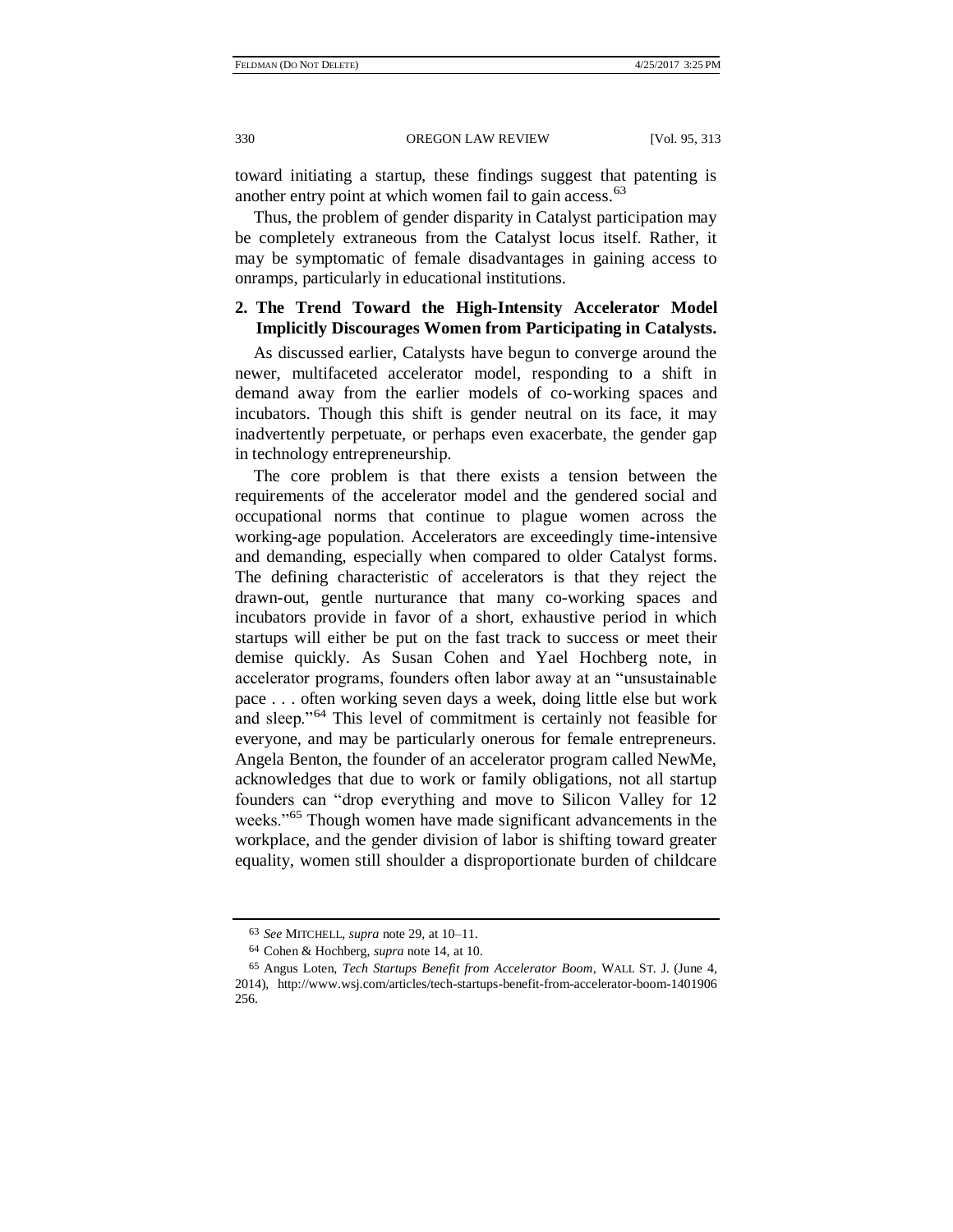responsibilities and household work.<sup>66</sup> Thus, the high demands of accelerators in terms of time and physical presence may unintentionally create a gender imbalance in the Catalyst participant pool.

Another characteristic specific to accelerators that may unintentionally disadvantage women is their exceedingly competitive application process. The demand for accelerators has risen dramatically in recent years, and, in many areas, the supply is insufficient to meet that demand. Top accelerator programs, such as Y Combinator and TechStars, accept as few as one percent of applicants.<sup>67</sup> As much as the authors might like to think that selection for these programs is based solely on merit, the reality is that those with personal connections with accelerator managers, past graduates, or other mentors tied to the program most likely have an advantage in gaining admission. As discussed earlier, because the technology startup industry has been traditionally male-dominated, men are more likely to have those preexisting connections, which become especially critical in a selective application process. Thus, while women may be just as qualified for and deserving of places in top accelerator programs, they may be handicapped by the subjective nature of the selection process and their relative dearth of network contacts.

# **3. The Narrative Is Incorrect. Women Are Not Advantaged by the Open, Fluid Work Environment Cultivated Within Catalysts.**

The narrative propagated in theoretical circles and by the Catalyst leadership interviewed is that Catalysts cultivate collaborative, accessible work environments in which women should thrive. It is possible, however, that this narrative is simply incorrect. Though an open workplace culture has its advantages, it may also deprive workers of the tried-and-true, clearly delineated path to success found in more hierarchical organizations. The fluidity of the Catalyst setting

<sup>66</sup> In a survey of two-parent households, fifty-nine percent of respondents said that the mother plays a larger role in childcare, compared to just five percent that said the father does more, and thirty-six percent who said the responsibility is shared equally. Similarly, forty-one percent of respondents said that mothers take on more household chores and responsibilities, compared to just eight percent who said the father does more, and about half who said the chores are shared equally. *Raising Kids and Running a Household: How Working Parents Share the Load*, PEW RESEARCH CTR. (Nov. 4, 2015), http://www.pew socialtrends.org/2015/11/04/raising-kids-and-running-a-household-how-working-parents -share-the-load/.

<sup>67</sup> Cohen & Hochberg, *supra* note 14, at 11.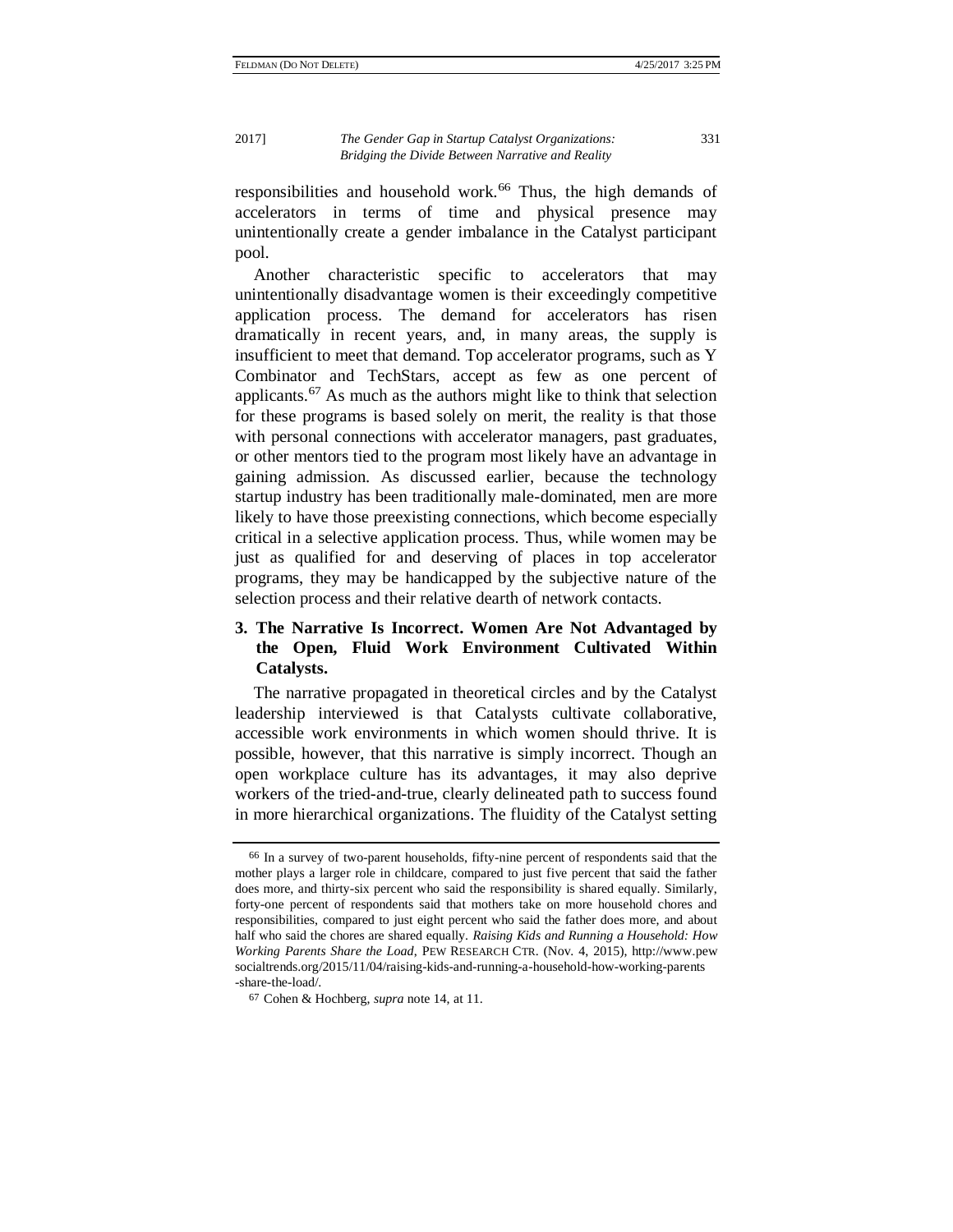may force its participants to be more proactive and/or aggressive in asking for what they want out of a program. Numerous studies have found that women are less likely than men to make demands and advocate for themselves in the workplace.<sup>68</sup> Women are less likely to negotiate for higher starting salaries, to ask for a salary raise or promotion once employed, and to initiate negotiations in general.<sup>69</sup> Females in the workplace may be reluctant to make demands and display assertiveness or aggression in general because of a "backlash effect," such that women who behave in this way are regarded as cold, domineering, and generally unlikable.<sup>70</sup> In their book, *What Works for Women at Work*, Joan C. Williams and Rachel Dempsey have referred to this problem as "the tightrope," reflecting how women have to walk a fine line between being overly placating and being dismissed as "too feminine," and asserting themselves at the risk of being labeled "too masculine."<sup>71</sup>

<sup>68</sup> *See* Linda Babcock et al., *Nice Girls Don't Ask*, 81 HARV. BUS. REV. 14 (2003), https://hbr.org/2003/10/nice-girls-dont-ask (citing a study in which only seven percent of female MBAs attempted to negotiate their starting salaries, compared to fifty-seven percent of men, and a second study in which men, on average, planned to initiate their next negotiation in one week, compared to in four weeks for women); Jennifer Ludden, *Ask for a Raise? Most Women Hesitate*, NPR (Feb. 8, 2011), http://www.npr.org/2011/02/14/13 3599768/ask-for-a-raise-most-women-hesitate.

<sup>69</sup> *See* Babcock et al., *supra* note 68; Ludden, *supra* note 68. This gender difference in workplace self-promotion likely has a multifaceted explanation. In part, it may be because from an early age, girls are socialized to put the needs of others before their own. Another contributing factor may be that while men are valorized for their aggression, women who aggressively pursue their objectives are inundated with negative stereotypes*.*

<sup>70</sup> *See* Hannah Riley Bowles et al., *Social Incentives for Gender Differences in the Propensity to Initiate Negotiations: Sometimes it Doesn't Hurt to Ask*, 103 ORGANIZATIONAL BEHAV. & HUM. DECISION PROCESSES 84, 87 (2007) (reporting on a study in which participants penalized female job candidates who initiated negotiations for higher compensation more than male candidates who displayed the same behavior, an effect mediated by the perception that such females were less "nice" and overly "demanding"); Laurie A. Rudman & Peter Glick, *Prescriptive Gender Stereotypes and Backlash Toward Agentic Women*, 57 J. SOC. ISSUES 743, 757 (2001) (finding that "agentic" female job applicants, who evinced a more assertive, competitive demeanor, were rated as less socially skilled and less likable than comparable male applicants).

<sup>71</sup> *See* JOAN C. WILLIAMS & RACHEL DEMPSEY, WHAT WORKS FOR WOMEN AT WORK: FOUR PATTERNS WORKING WOMEN NEED TO KNOW 3, 75, 185 (N.Y. Univ. Press 2014). Williams and Dempsey describe how women are burdened with prescriptive bias about how they *should* act, and face backlash if they display ambition because it violates expectations about proper behavior for a woman. *Id.* at 60–65. They cite a study in which women who made statements such as "I like to be the boss" and "I like being in charge" were deemed less hirable and possessing poorer social skills than men who made the same statements. *Id.* at 75. To make matters worse, in many cases the backlash against assertive women comes not from men, but other women, who may feel that their own identities as professional women are being threatened. *Id.* at 185−97.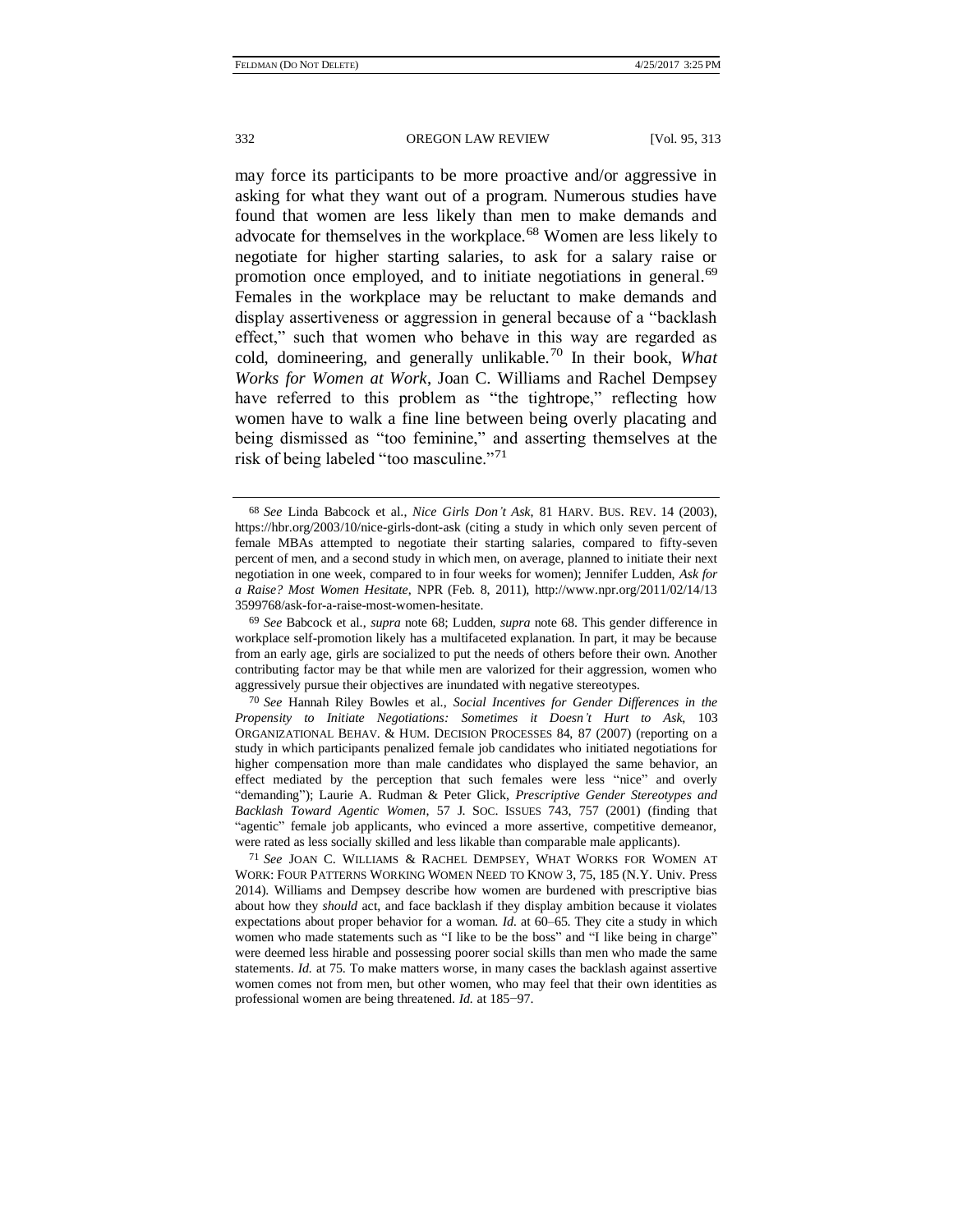Even more so than conventional companies, startups and Catalysts reward those who take initiative on their own behalf. Thus, it may be the case that women interested in STEM are more likely to thrive not in the fluid, malleable structure of Catalysts, but rather, within the more predictable structure of corporations and established institutions. In comparison to the entrepreneurial realm, women have had great success in climbing to the upper echelons of technology corporations and university hierarchies.<sup>72</sup> Though they are still outnumbered by their male counterparts, women at the helms of large firms in the technology industry are not the rarity they may have once been.<sup>73</sup> For example, in 2016, Lockheed Martin, Oracle, Hewlett-Packard, Yahoo!, and IBM all had female CEOs, and one can see women presidents at some top research universities today.<sup>74</sup> This suggests that women have learned to navigate the rigid, predictable reward structure of traditional institutions. Moreover, perhaps the more flexible Catalyst culture, which is lauded as being so beneficial to women, is not the miraculous gender equalizer it has been made out to be. Our survey participants reported that Catalysts are cooperative environments in which sharing information and helping others is the norm. This may be true, but perhaps women participants are doing all of the helping and none of the asking for help.

#### **CONCLUSION**

A conundrum arises when our survey respondents' narrative about Catalyst work environments being well-suited to women is contrasted with the actual rates of women in Catalysts. More qualitative and

<sup>72</sup> *See* MITCHELL, *supra* note 29, at 10.

<sup>73</sup> *See* Wendy Lee, *Women Rarely Reach Top in Tech, Despite Signs That Diversity Pays*, S.F. CHRON. (Dec. 31, 2015), http://www.sfchronicle.com/business/article/Tech -industry-still-a-boys-club-especially-in-6730768.php (citing a study of the top fifteen publicly traded tech companies in the Bay Area, which found that for ten of the fifteen companies, women constituted twenty percent or less of those in leadership positions, but also highlighting notable success stories such as Sheryl Sandberg, Chief Operating Officer of Facebook, and Ruth Porat, Chief Financial Officer at Alphabet).

<sup>74</sup> *See Women CEOs of the S&P 500*, CATALYST (July 26, 2016), http://www.catalyst .org/knowledge/women-ceos-sp-500 (citing examples such as Safra A. Catz (Oracle), Meg Whitman (Hewlett-Packard), Marissa Mayer (Yahoo!), Marillyn A. Hewson (Lockheed Martin), and Virginia M. Rometty (IBM)); Kaitlin Mulhere, *Only 3 of the 25 Highest-Paid College Presidents Are Women*, MONEY (Dec. 4, 2016), http://time.com/money/4589369 /private-college-president-salary-gender-gap/ (listing Harvard University President Drew Faust and Renssalaer Polytechnic Institute President Shirley Ann Jackson); *see also*  MITCHELL, *supra* note 29, at 10 (noting in 2011 that Harvard, Yale, and Purdue are among major research universities with women as deans of engineering).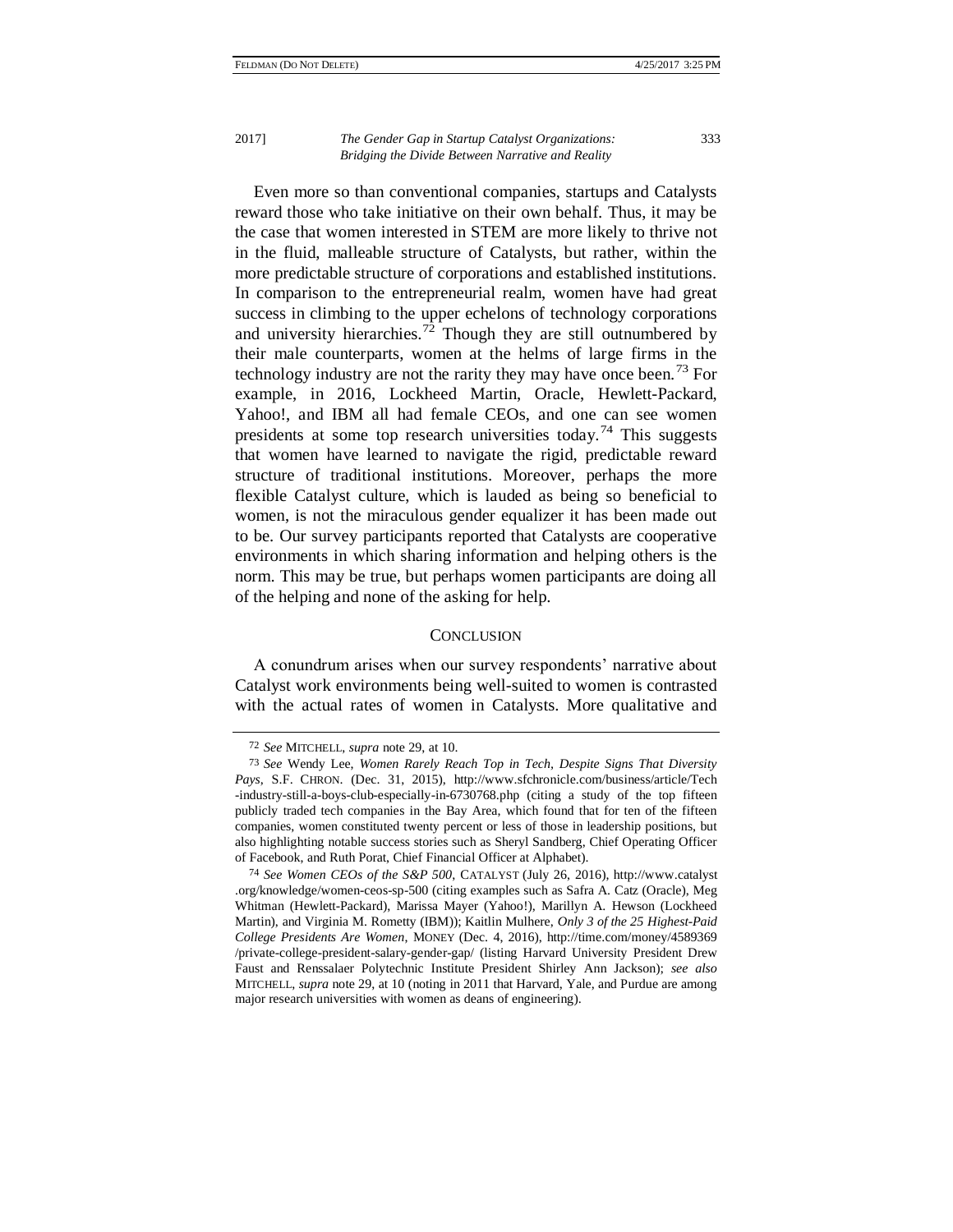quantitative research is necessary to precisely identify the causes behind this discrepancy between narrative and reality. Our study, however, presents a foundation from which to explore policy approaches to address the gender gap in Catalyst organizations. The authors did interview one program that achieved considerable success in including women entrepreneurs, filling a cohort comprised of eighty-eight percent women. This Catalyst made a concerted effort to find and support women-led companies in a number of ways, such as engaging in targeted outreach.

Adopting a more proactive approach to recruitment of women is a crucial component of increasing female representation in Catalysts, and in the technology and entrepreneurship domains in general. Catalysts tend toward a more informal style of marketing than conventional organizations, using practices such as word-of-mouth advertising or reliance on personal networks to recruit startup founders.<sup>75</sup> These publicity mechanisms, however, are not conducive toward greater inclusion of women, who report feeling disconnected from the Catalyst community, or remain unaware of the resources available to them.<sup>76</sup>

It is important to emphasize that these efforts to increase female participation should be applied to existing, well-established, and reputable Catalysts—not just to new Catalysts specially styled as "women's Catalysts." One of the trends observed in our study, and which has been noted elsewhere in the literature, is the emergence of niche Catalysts centered on particular industries or demographics.<sup>77</sup> For example, the Catalyst community has attempted to address the gender-gap issue by creating programs that are designed specifically for women or only accept women.<sup>78</sup> As Karren Knowlton Watkins

78 *See* CREATING INCLUSIVE HIGH-TECH INCUBATORS AND ACCELERATORS: STRATEGIES TO INCREASE PARTICIPATION RATES OF WOMEN AND MINORITY ENTREPRENEURS, JP MORGAN CHASE & CO., THE INITIATIVE FOR A COMPETITIVE INNER

<sup>75</sup> *See* KARREN KNOWLTON WATKINS ET AL., SUPPORT ORGANIZATIONS AND REMEDIATING THE GENDER GAP IN ENTREPRENEURIAL ECOSYSTEMS: A CASE STUDY OF ST. LOUIS 1, 4 (2015).

<sup>76</sup> *Id.*

<sup>77</sup> *See* Cohen & Hochberg, *supra* note 14, at 2 (noting specialized accelerator programs, such as those that restrict applicants to women or minority-owned startups or universityaffiliated startups); MILLER & BOUND, *supra* note 16, at 35 (discussing the launch of accelerators specializing in a particular industry, such as healthcare or education, in an attempt to differentiate themselves from other accelerators); Yael V. Hochberg, *Accelerating Entrepreneurs and Ecosystems: The Seed Accelerator Model*, 16 INNOVATION POL'Y & ECON. 25 (2016) (describing vertical specialization of accelerators into specific industries as the most notable trend in accelerators over the past two years).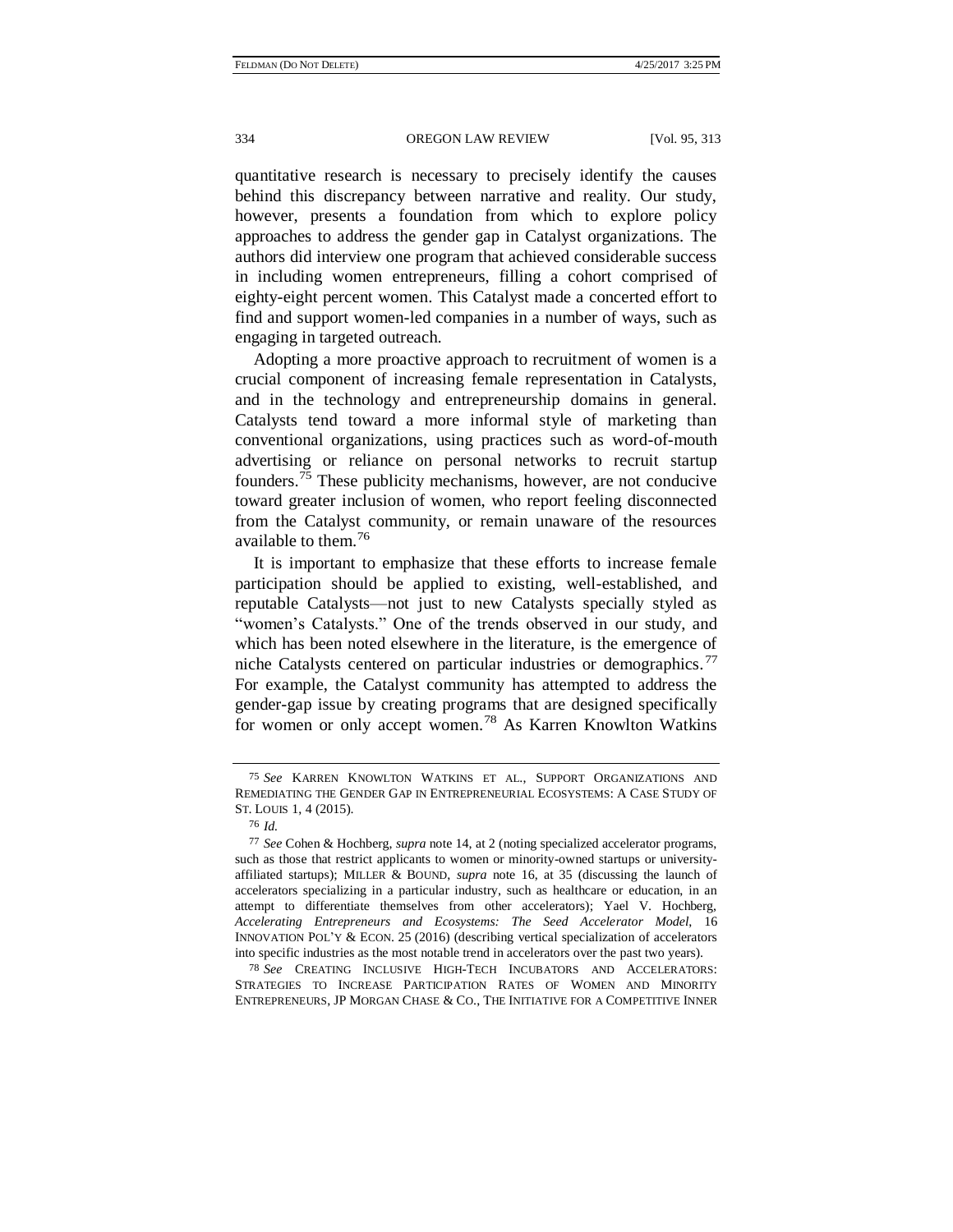and colleagues have noted, however, in creating separate programming for female startup founders, attention is directed away from making the "mainstream" entrepreneurial ecosystem friendlier to and more inclusive of women.<sup>79</sup> One primary draw of established accelerator programs is their alumni network. For instance, by virtue of graduating from Y Combinator, a startup founder immediately gains a connection to the founders of Airbnb and Dropbox. Thus, one concern is that funneling women into newer, niche Catalysts deprives them of the immensely valuable networks of preexisting, non-niche organizations. Moreover, being accepted into a high-profile, wellestablished accelerator program functions as a public sticker of approval. Women do not gain the same signaling benefits when relegated to newer, lesser-known Catalysts, which is the category that most niche, just-for-women Catalysts fall into.

The Catalyst the authors interviewed with an eighty-eight percent female cohort achieved this rate in part by reducing its residency requirements in order to best accommodate female entrepreneurs from all over the country. This residency-based strategy falls into another cluster of policy approaches that addresses the inability of women to meet the physical or temporal demands of Catalysts, especially those on the accelerator model. One solution that has been proposed to alleviate the logistical challenges of accelerator participation is providing such programs through virtual means.<sup>80</sup> Rather than requiring program enrollees to travel to a specific geographic location—disrupting their ability to meet other personal or familial obligations—these accelerators would allow for remote participation. Participants would receive the same seminars, mentoring, and

CITY (ICIC) (2016), http://icic.org/wp-content/uploads/2016/05/ICIC\_JPMC\_Incubators \_post.pdf?af674c (noting that nine percent of incubators in the United States focus on women entrepreneurs, and identifying twenty-seven incubators and accelerators currently operating that focus on a specific demographic, including Women's Startup Lab, a women-only accelerator in Silicon Valley); Susan Price, *These Startup Accelerators Help Women Scale Their Companies*, FORBES (Nov. 30, 2015), http://www.forbes.com/sites /susanprice/2015/11/30/these-startup-accelerators-help-women-scale-their-companies/#aa 0fe4612564 (listing ten accelerators designed specifically to aid women-led startups).

<sup>79</sup> *See* WATKINS ET AL*., supra* note 73, at 11.

<sup>80</sup> *See, e.g.*, Salvador Rodriguez, *Tech Diversity: Accelerators Go After Women, Underrepresented Minorities for New Startup Ideas*, INT'L BUS. TIMES (Nov. 10, 2015), http://www.ibtimes.com/tech-diversity-accelerators-go-after-women-underrepresented -minorities-new-startup-2177805 (identifying Avion Ventures, MergeLane and Women's Startup Lab as three accelerators that conduct the bulk of their program online and remotely, accommodating female founders with child care or other travel-limiting responsibilities).